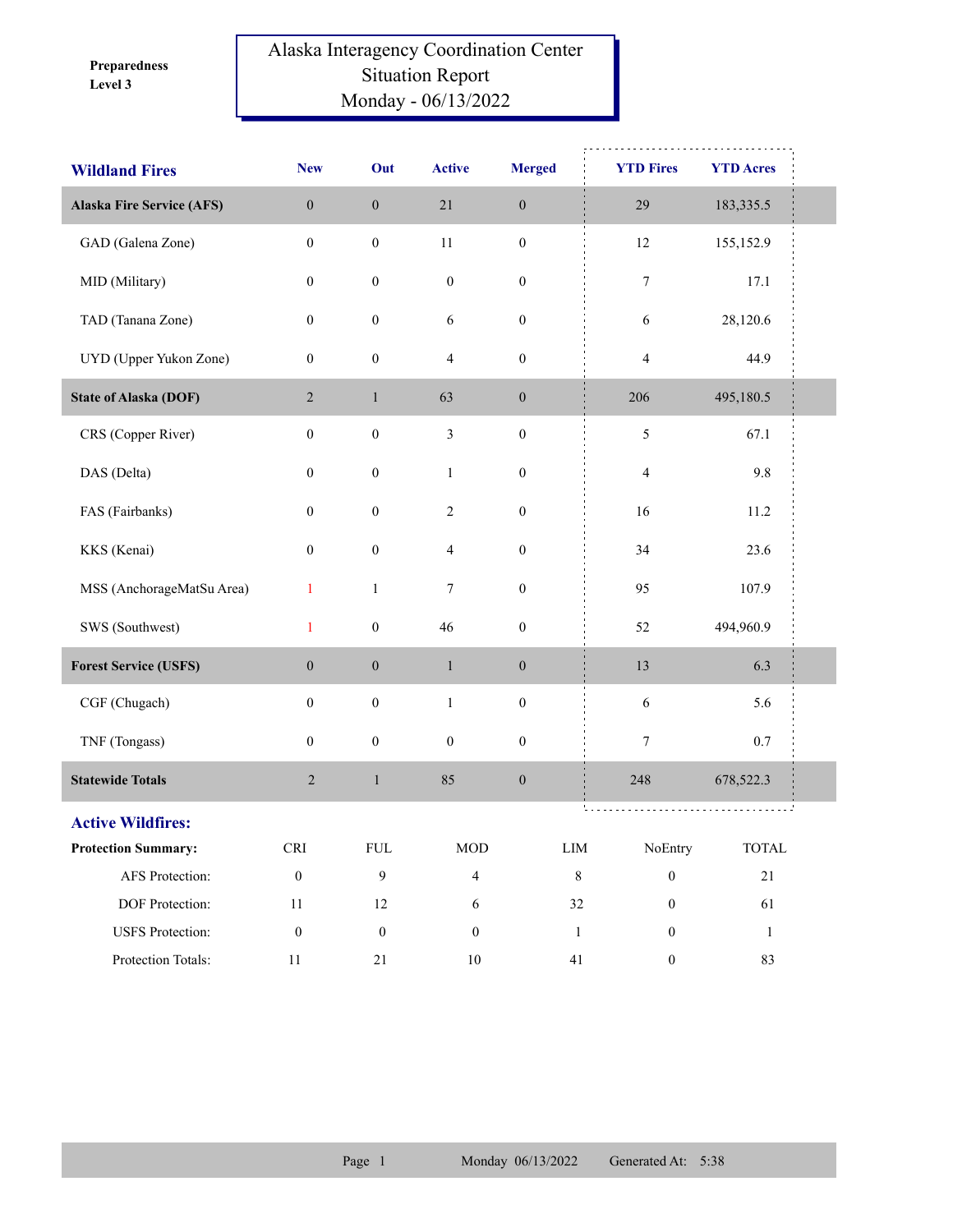## **Active Fires Status Summary**

|                         |                   | Staffed<br>Unstaffed |                   |                   |
|-------------------------|-------------------|----------------------|-------------------|-------------------|
|                         | Contained $(S/C)$ | Uncontained $(S/U)$  | Contained $(U/C)$ | Uncontained (U/U) |
| AFS Protection:         |                   |                      |                   | 14                |
| DOF Protection:         |                   |                      | 20                | 39                |
| <b>USFS</b> Protection: |                   |                      |                   |                   |
| Status Totals:          |                   |                      | 24                | 54                |

| <b>Active Fires Acreage Summary</b> |                        |                |  |
|-------------------------------------|------------------------|----------------|--|
|                                     | Acres                  | Acreage Change |  |
| 2 New                               | 184.2                  |                |  |
| 7 Staffed                           | 352,960.8              | 142,924.8      |  |
| 77 Monitor                          | 325,119.6              | 130,206.9      |  |
| 5 Prescribed                        | 66,470.0               | 17,246.1       |  |
| 91 Fires                            | Total Acres: 744,734.6 |                |  |

## **Prescribed Fires**

|                          | <b>YTD</b> Fires | <b>YTD</b> Acres | <b>New</b> | Active | Out Yesterday |
|--------------------------|------------------|------------------|------------|--------|---------------|
| Military                 |                  | 66,414.0         |            |        |               |
| National Park Service    |                  | 0.1              |            |        |               |
| State of Alaska          | 4                | 599.1            |            |        |               |
| U.S. Forest Service      |                  | 18.0             |            |        |               |
| Fuels Management Totals: |                  | 67,031.2         |            |        |               |

## **Cause Summary For All Fires (Includes Merged Fires But Not Prescribed Fires)**

|        | Unknown: 2       | $1,000.1$ Acres |  |
|--------|------------------|-----------------|--|
|        | Human: 150       | 1,073.4 Acres   |  |
|        | Lightning: 55    | 626,659.5 Acres |  |
|        | Undetermined: 41 | 49,789.3 Acres  |  |
| Total: | 248              | 678,522.3 Acres |  |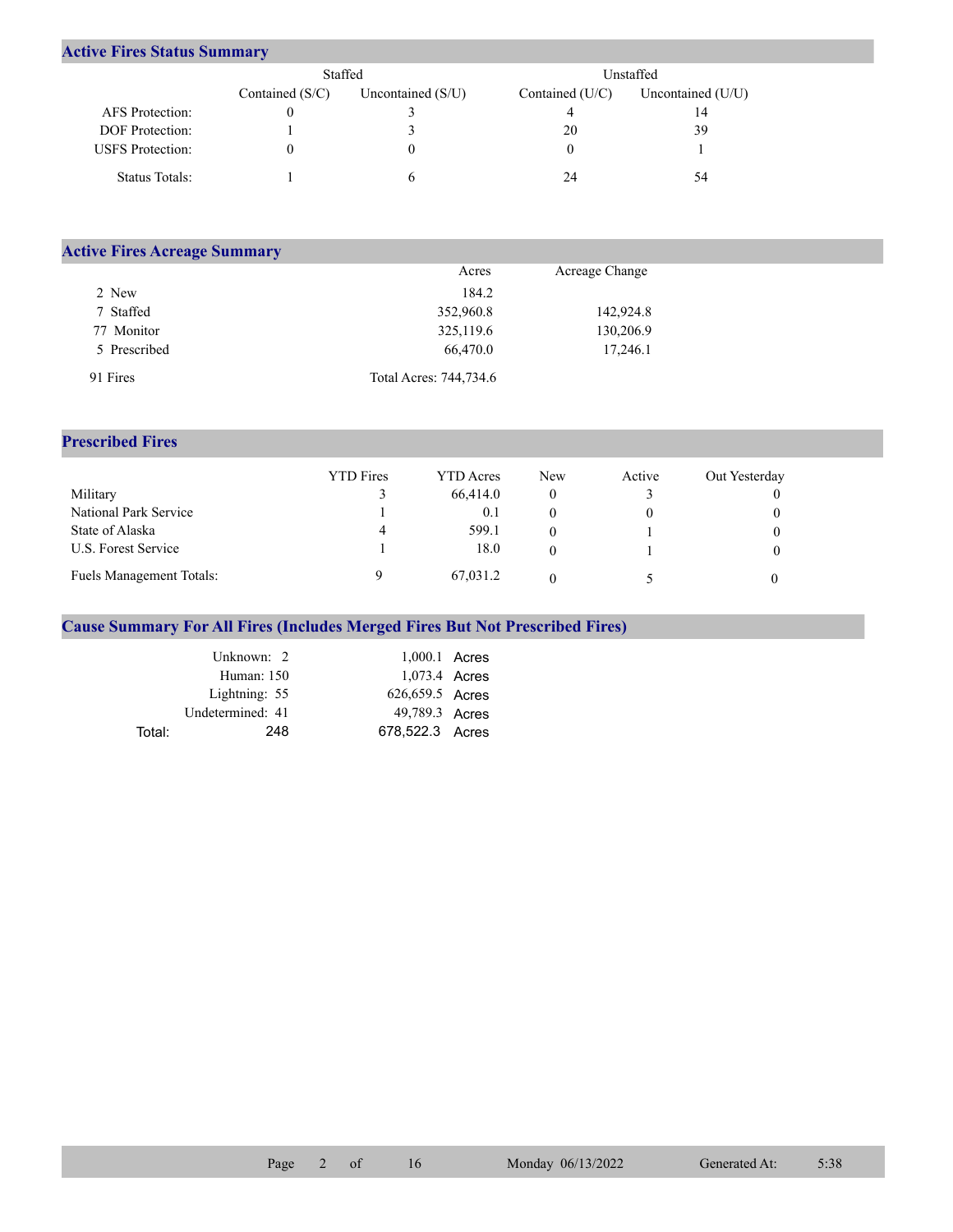| <b>New</b>               |                                                                                                                       | Count: $2 \overline{ }$ |                     | Acres: 184.2         |                                         |              |                          |                  |  |
|--------------------------|-----------------------------------------------------------------------------------------------------------------------|-------------------------|---------------------|----------------------|-----------------------------------------|--------------|--------------------------|------------------|--|
| Daily Report From: 06/12 |                                                                                                                       |                         |                     |                      |                                         |              | 184.0 Acreage On 06/12   |                  |  |
|                          |                                                                                                                       | Lat: $6101.6467$        | Status: U/U         |                      |                                         | Acres: 184.0 |                          | Option: Limited  |  |
| 204273                   |                                                                                                                       | Lon: $15612.2800$       |                     |                      | Start Date: $06/12$                     |              | Area: SWS                |                  |  |
|                          | Owner: State                                                                                                          |                         | Unit:               |                      | <b>AKDNS-AK Dept. Natural Resources</b> |              |                          |                  |  |
| 273                      |                                                                                                                       | Name: Door Creek        |                     |                      |                                         |              | Cause:                   | Lightning        |  |
| Daily Report From: 06/12 | The fire was reported 6/12 by GIS personnel. The fire was reported to be 184 acres based on GIS mapping.              |                         |                     |                      |                                         |              | $0.2$ Acreage On $06/12$ |                  |  |
|                          |                                                                                                                       | Lat: $61\,47.6200$      | Status: Out $06/12$ |                      | Acres: $0.2$                            |              |                          | Option: Critical |  |
| 201271                   |                                                                                                                       | Lon: $15004.9150$       |                     |                      | Start Date: $06/12$                     |              | Area: MSS                |                  |  |
|                          |                                                                                                                       | Owner: Private          | Unit:               | <b>AKPRI-Private</b> |                                         |              |                          |                  |  |
| 271                      |                                                                                                                       | Name: Willow Dog Center |                     |                      |                                         |              | Cause:                   | Human            |  |
|                          | While on patrol Prevention discovered a burn pile that had escaped into surrounding heavy fuels. Prevention personnel |                         |                     |                      |                                         |              |                          |                  |  |

requested an engine to support fire suppression. The burn pile was extinguished and the extension into the wildland was declared administratively out.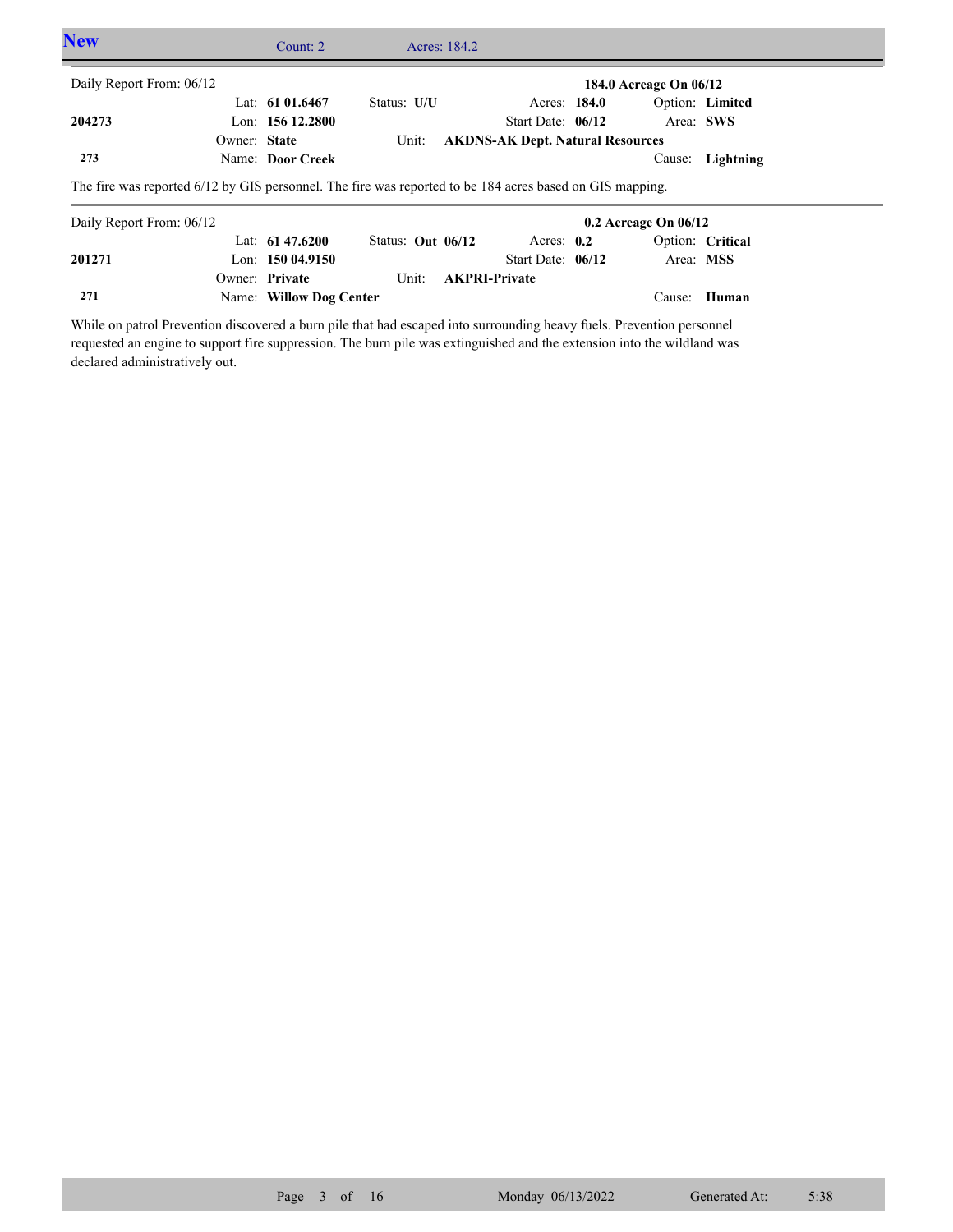| <b>Staffed</b>                                                                                                                                                                          |              | Count: 7                                                                   | Acres: 352,960.8                                                                                                                                                                                                                                            |                                                                                 | Acreage Change: 142,924.8                                                                  |                              |
|-----------------------------------------------------------------------------------------------------------------------------------------------------------------------------------------|--------------|----------------------------------------------------------------------------|-------------------------------------------------------------------------------------------------------------------------------------------------------------------------------------------------------------------------------------------------------------|---------------------------------------------------------------------------------|--------------------------------------------------------------------------------------------|------------------------------|
| Daily Report From: 06/12<br>PP4C<br>232259<br>PDPP4C<br>259                                                                                                                             |              | Lat: $6544.4617$<br>Lon: 144 15.0783<br>Owner: ANCSA<br>Name: Bolgen Creek | Status: S/U<br>Personnel: 23<br>Unit:                                                                                                                                                                                                                       | Acres: 18.0<br>Start Date: 06/09                                                | No Acreage Change Since 06/11<br>Option: Full<br><b>AKDHCN-Danzhit Hanlaii Corporation</b> | Area: UYD<br>Cause: Human    |
| primary objective, and will be achieved in the next few days.                                                                                                                           |              |                                                                            | Firefighters achieved 25% containment today. Crews were able to get hoselay placed around the fire, doing some cutting<br>around the north side through the west flank and brushing out the hottest area of the fire. Cutting around the fire is the        |                                                                                 |                                                                                            |                              |
| Daily Report From: 06/12                                                                                                                                                                |              |                                                                            |                                                                                                                                                                                                                                                             |                                                                                 | 5,153.5 Acreage Change Since 06/09                                                         |                              |
| PP7Z<br>204239<br>PNPP7Z                                                                                                                                                                | Owner: State | Lat: $59\,52.7000$<br>Lon: $15615.0500$                                    | Status: S/U<br>Personnel: 8<br>Unit:                                                                                                                                                                                                                        | Acres: 25,967.0<br>Start Date: 06/08<br><b>AKDNS-AK Dept. Natural Resources</b> |                                                                                            | Option: Limited<br>Area: SWS |
| 239                                                                                                                                                                                     |              | Name: Pike Creek                                                           |                                                                                                                                                                                                                                                             |                                                                                 |                                                                                            | Cause: Lightning             |
|                                                                                                                                                                                         |              |                                                                            | Aerial detection 7MZ identified structures in the area that were threatend. One load of smoke jumpers, Air Attack, and Tanker<br>540 responded. Eight smoke jumpers were deployed for structure protection.                                                 |                                                                                 |                                                                                            |                              |
| Daily Report From: 06/12                                                                                                                                                                |              |                                                                            |                                                                                                                                                                                                                                                             |                                                                                 | 7,802.4 Acreage Change Since 06/11                                                         |                              |
|                                                                                                                                                                                         |              | Lat: $63\,17.6033$                                                         | Status: S/U                                                                                                                                                                                                                                                 | Acres: 20,405.3                                                                 | Option: Full                                                                               |                              |
| 204220                                                                                                                                                                                  |              | Lon: 154 44.0233                                                           | Personnel: 30                                                                                                                                                                                                                                               | Start Date: 06/07                                                               |                                                                                            | Area: SWS                    |
| 220                                                                                                                                                                                     | Owner: State | Name: Submarine Creek                                                      | Unit:                                                                                                                                                                                                                                                       | <b>AKDNS-AK Dept. Natural Resources</b>                                         |                                                                                            | Cause: Lightning             |
|                                                                                                                                                                                         |              |                                                                            | Fire personnel continued to assess values at risk, map structures and mopup the fire edge around the Nixon Fork Mine. The<br>Yukon Crew is planning and prepping for structure protection in Medfra around 34 structures.                                   |                                                                                 |                                                                                            |                              |
| Daily Report From: 06/12                                                                                                                                                                |              |                                                                            |                                                                                                                                                                                                                                                             |                                                                                 | No Acreage Change Since 06/11                                                              |                              |
| PPV3                                                                                                                                                                                    |              | Lat: 62 09.2333                                                            | Status: S/C                                                                                                                                                                                                                                                 | Acres: 65.5                                                                     | Option: Full                                                                               |                              |
| 201213                                                                                                                                                                                  |              | Lon: 151 41.9667                                                           | Personnel: 41                                                                                                                                                                                                                                               | Start Date: 06/06                                                               |                                                                                            | Area: MSS                    |
| PNPPV3<br>213                                                                                                                                                                           | Owner: State | Name: Kichatna                                                             | Unit:                                                                                                                                                                                                                                                       | <b>AKDNS-AK Dept. Natural Resources</b>                                         |                                                                                            | Cause: Lightning             |
| Crews continued to grid and mop up securing the entire fire perimeter 25 feet in. The crews continue to back haul equipment<br>occurred at 20:11.                                       |              |                                                                            | off the fireline to prepare for demobilization 6/15. No fire behavior was observed. Transfer of command from IC3 to IC4                                                                                                                                     |                                                                                 |                                                                                            |                              |
| Daily Report From: 06/12                                                                                                                                                                |              |                                                                            |                                                                                                                                                                                                                                                             |                                                                                 | 98,294.9 Acreage Change Since 06/11                                                        |                              |
| PP6W                                                                                                                                                                                    |              | Lat: 61 34.2167                                                            | Status: S/U                                                                                                                                                                                                                                                 | Acres: 125,000.0                                                                |                                                                                            | Option: Limited              |
| 204206<br><b>PNPP6W</b>                                                                                                                                                                 | Owner: State | Lon: 158 00.3833                                                           | Personnel: 37<br>Unit:                                                                                                                                                                                                                                      | Start Date: 06/06                                                               |                                                                                            | Area: SWS                    |
| 206                                                                                                                                                                                     |              | Name: Aghaluk Mountain                                                     |                                                                                                                                                                                                                                                             | <b>AKDNS-AK Dept. Natural Resources</b>                                         |                                                                                            | Cause: Lightning             |
| Detection aircraft 7MZ flew the fire and determined it to be 125,000 acres, burning in black spruce. Smokejumpers continued<br>to assess values at risk and assist in point protection. |              |                                                                            | to assist in point protection in the community of Sleetmute. Pioneer Peak was mobilized to the fire. Objectives are to continue                                                                                                                             |                                                                                 |                                                                                            |                              |
| Daily Report From: 06/12                                                                                                                                                                |              |                                                                            |                                                                                                                                                                                                                                                             |                                                                                 | No Acreage Change Since 06/11                                                              |                              |
| PPM <sub>5</sub>                                                                                                                                                                        |              | Lat: 63 40.6433                                                            | Status: S/U                                                                                                                                                                                                                                                 | Acres: 28,000.0                                                                 |                                                                                            | Option: Limited              |
| 231185                                                                                                                                                                                  |              | Lon: 153 34.3383                                                           | Personnel: 20                                                                                                                                                                                                                                               | Start Date: 06/05                                                               |                                                                                            | Area: TAD                    |
| PDPPM5<br>185                                                                                                                                                                           | Owner: State | Name: Hog Butte                                                            | Unit:                                                                                                                                                                                                                                                       | <b>AKDNS-AK Dept. Natural Resources</b>                                         |                                                                                            | Cause: Lightning             |
| from yesterday. Fire personnel plan to continue mopping up tomorrow.                                                                                                                    |              |                                                                            | Observed weather was cooler and wetter this morning with temperatures in the high 60s. Smoke was over the fire throughout<br>the day. Due to this low visibility crews were unable to get a clear view of the main fire. However, fire behavior was reduced |                                                                                 |                                                                                            |                              |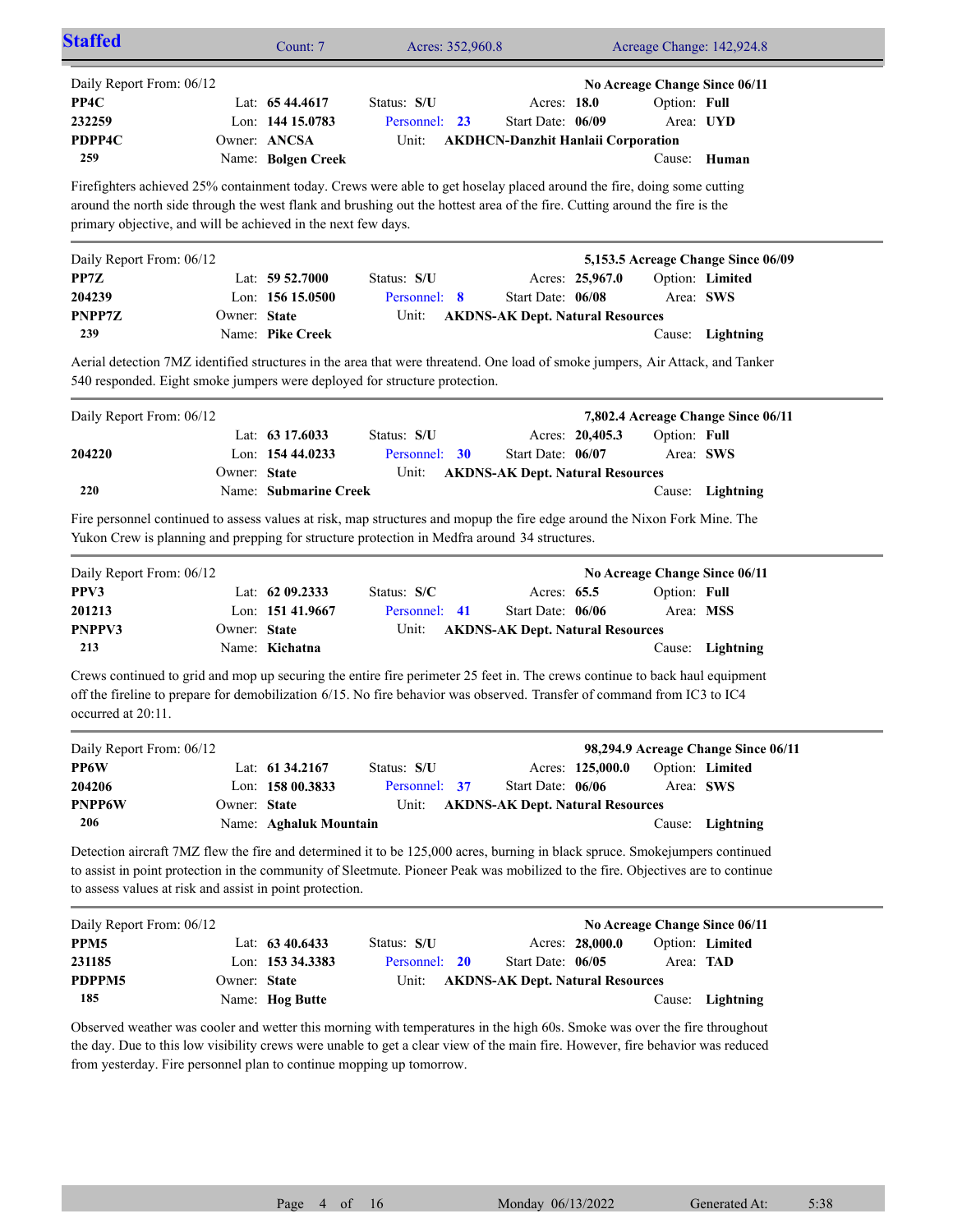| <b>Staffed</b>           | Count: 7           | Acres: 352,960.8 |                                            |                  |           | Acreage Change: 142,924.8           |  |
|--------------------------|--------------------|------------------|--------------------------------------------|------------------|-----------|-------------------------------------|--|
| Daily Report From: 06/12 |                    |                  |                                            |                  |           | 31,674.0 Acreage Change Since 06/11 |  |
| PN6K                     | Lat: $62\,21.9500$ | Status: S/U      |                                            | Acres: 153,505.0 |           | Option: Limited                     |  |
| 232160                   | Lon: $16247.9633$  | Personnel: 204   | Start Date: 05/31                          |                  | Area: GAD |                                     |  |
| <b>PDPN6K</b>            | Owner: USFWS       | Unit:            | AKYDR-Yukon Delta National Wildlife Refuge |                  |           |                                     |  |
| 160                      | Name: East Fork    |                  |                                            |                  |           | Cause: Lightning                    |  |

Fire activity includes backing, isolated torching, and short runs. Fire progression to the south has

moderated with cooler temperatures and west winds bringing in coastal moisture.

Moderated temperatures and a wind shift from the north to the west has greatly decreased fire behavior over a large portion of the fire. Direct attack is becoming an option on the west flank.

Heavier fuels on the east flank may be more difficult to extinguish. A pre-existing fireline is being improved to protect the community of Pilot Station.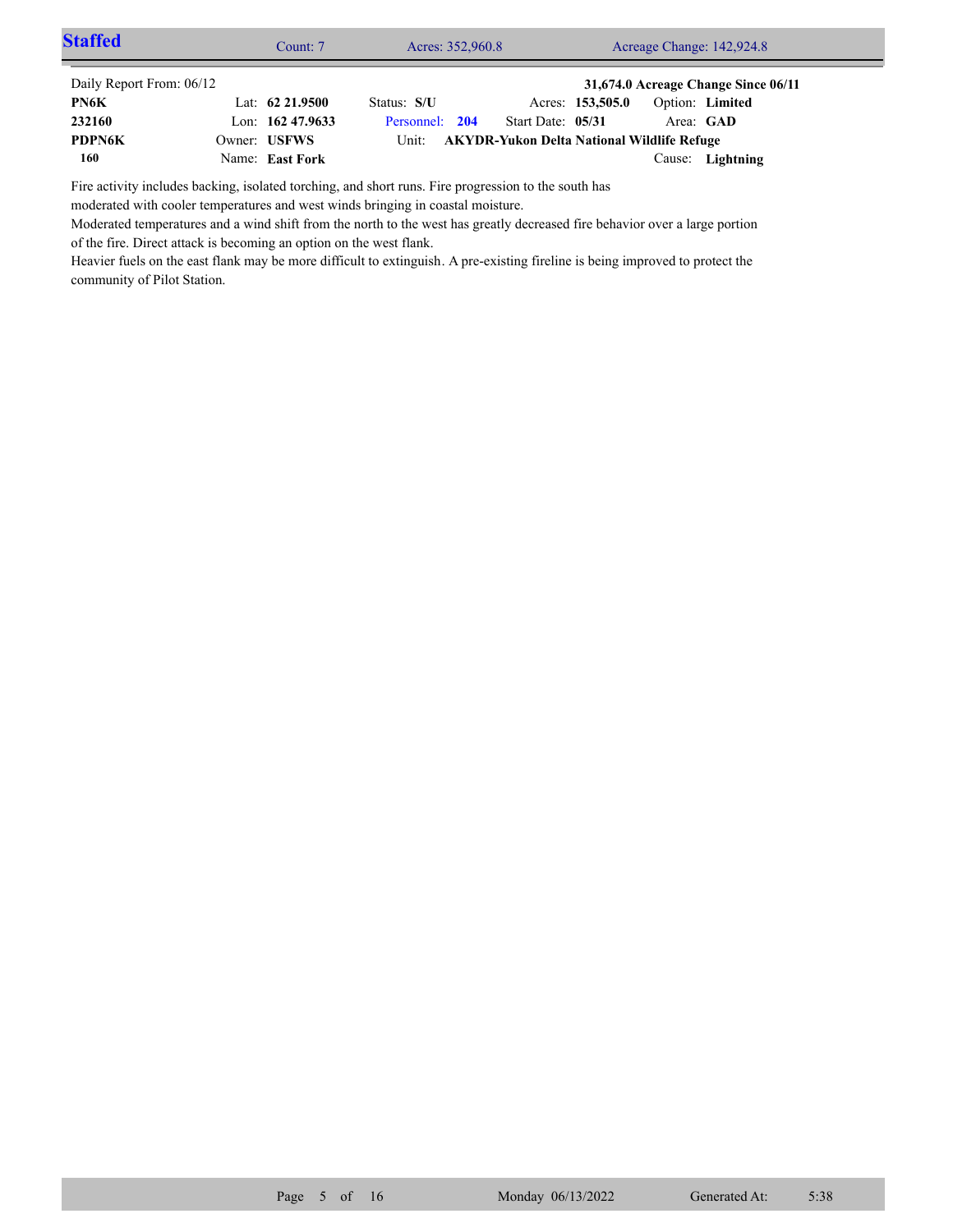| <b>Monitor</b>                                                     |              | Count: 77                |             | Acres: 325,119.6                                                                                                                                                                                                    | Acreage Change: 130,174.1     |                     |
|--------------------------------------------------------------------|--------------|--------------------------|-------------|---------------------------------------------------------------------------------------------------------------------------------------------------------------------------------------------------------------------|-------------------------------|---------------------|
| updated.                                                           |              |                          |             | These fires are currently in monitor status. Monitoring schedules are based on defined timeframes, but are<br>dependent on available resources, and weather conditions. When monitoring occurs, information will be |                               |                     |
| Daily Report From: 06/12                                           |              |                          |             |                                                                                                                                                                                                                     | No Acreage Change Since 06/11 |                     |
| PP6R                                                               |              | Lat: $6533.4248$         | Status: U/U | Acres: $1.0$                                                                                                                                                                                                        |                               | Option: Limited     |
| 231269                                                             |              | Lon: $14505.4000$        |             | Start Date: 06/11                                                                                                                                                                                                   | Area: UYD                     |                     |
| <b>PDPP6R</b>                                                      | Owner: State |                          | Unit:       | <b>AKDNS-AK Dept. Natural Resources</b>                                                                                                                                                                             |                               |                     |
| 269                                                                |              | Name: Bedrock            |             |                                                                                                                                                                                                                     |                               | Cause: Human        |
| Fire has been contained and controlled. All resources demobilized. |              |                          |             |                                                                                                                                                                                                                     |                               |                     |
| Daily Report From: 06/12                                           |              |                          |             |                                                                                                                                                                                                                     | No Acreage Change Since 06/11 |                     |
|                                                                    |              | Lat: $62\,16.0150$       | Status: U/C | Acres: $0.3$                                                                                                                                                                                                        |                               | Option: Critical    |
| 214268                                                             |              | Lon: 145 21.9800         |             | Start Date: 06/11                                                                                                                                                                                                   | Area: CRS                     |                     |
|                                                                    |              | Owner: Private           | Unit:       | <b>AKPRI-Private</b>                                                                                                                                                                                                |                               |                     |
| 268                                                                |              | Name: Gulkana Village    |             |                                                                                                                                                                                                                     |                               | Cause: Human        |
| local VFDs were called in to extinguish it.                        |              |                          |             | The wildand portion of the fire was gridded, finding no heat. Open flames were observed in the burned out structure and                                                                                             |                               |                     |
| Last Report: 06/10                                                 |              |                          |             |                                                                                                                                                                                                                     | 0.5 Acreage On 06/10          |                     |
|                                                                    |              | Lat: $60\,56.9700$       | Status: U/U | Acres: $0.5$                                                                                                                                                                                                        |                               | Option: Limited     |
| 000264                                                             |              | Lon: 149 40.9980         |             | Start Date: 06/10                                                                                                                                                                                                   | Area: CGF                     |                     |
|                                                                    | Owner: USFS  |                          | Unit:       | <b>AKCGF-Chugach National Forest</b>                                                                                                                                                                                |                               |                     |
| 264                                                                |              | Name: Halfway Island     |             |                                                                                                                                                                                                                     | Cause:                        | Undetermined        |
|                                                                    |              |                          |             |                                                                                                                                                                                                                     |                               |                     |
| Last Report: 06/10                                                 |              |                          |             |                                                                                                                                                                                                                     | 0.1 Acreage On 06/10          |                     |
|                                                                    |              | Lat: $59\,49.3750$       | Status: U/C | Acres: 0.1                                                                                                                                                                                                          |                               | Option: Critical    |
| 203263                                                             |              | Lon: 151 39.4717         |             | Start Date: 06/10                                                                                                                                                                                                   | Area: KKS                     |                     |
|                                                                    |              | Owner: Private           | Unit:       | <b>AKPRI-Private</b>                                                                                                                                                                                                |                               |                     |
| 263                                                                |              | Name: Sary Su            |             |                                                                                                                                                                                                                     |                               | Cause: Human        |
| Last Report: 06/11                                                 |              |                          |             |                                                                                                                                                                                                                     | No Acreage Change Since 06/10 |                     |
| PP7R                                                               |              | Lat: 62 16.5334          | Status: U/U | Acres: 629.1                                                                                                                                                                                                        |                               | Option: Limited     |
| 204261                                                             |              | Lon: 164 24.2833         |             | Start Date: 06/10                                                                                                                                                                                                   | Area: SWS                     |                     |
| PNPP7R                                                             |              | Owner: USFWS             | Unit:       | <b>AKYDR-Yukon Delta National Wildlife Refuge</b>                                                                                                                                                                   |                               |                     |
| 261                                                                |              | Name: Ponglevik River    |             |                                                                                                                                                                                                                     |                               | Cause: Undetermined |
|                                                                    |              |                          |             |                                                                                                                                                                                                                     |                               |                     |
| Last Report: 06/09                                                 |              |                          |             |                                                                                                                                                                                                                     | 150.0 Acreage On 06/09        |                     |
|                                                                    |              | Lat: 63 36.1750          | Status: U/U | Acres: 150.0                                                                                                                                                                                                        |                               | Option: Limited     |
| 204260                                                             |              | Lon: $153\,45.5383$      |             | Start Date: 06/09                                                                                                                                                                                                   | Area: SWS                     |                     |
|                                                                    | Owner: State |                          | Unit:       | <b>AKDNS-AK Dept. Natural Resources</b>                                                                                                                                                                             |                               |                     |
| 260                                                                |              | Name: Hardscrabble Creek |             |                                                                                                                                                                                                                     |                               | Cause: Undetermined |
| Last Report: 06/09                                                 |              |                          |             |                                                                                                                                                                                                                     | 419.5 Acreage On 06/09        |                     |
| PP4B                                                               |              | Lat: 60 17.5110          | Status: U/U | Acres: 419.5                                                                                                                                                                                                        |                               | Option: Limited     |
| 204258                                                             |              | Lon: 160 20.4020         |             | Start Date: 06/09                                                                                                                                                                                                   | Area: SWS                     |                     |
| PNPP4B                                                             |              | Owner: USFWS             | Unit:       | <b>AKYDR-Yukon Delta National Wildlife Refuge</b>                                                                                                                                                                   |                               |                     |
| 258                                                                |              | Name: Fork Creek         |             |                                                                                                                                                                                                                     |                               | Cause: Lightning    |
|                                                                    |              |                          |             |                                                                                                                                                                                                                     |                               |                     |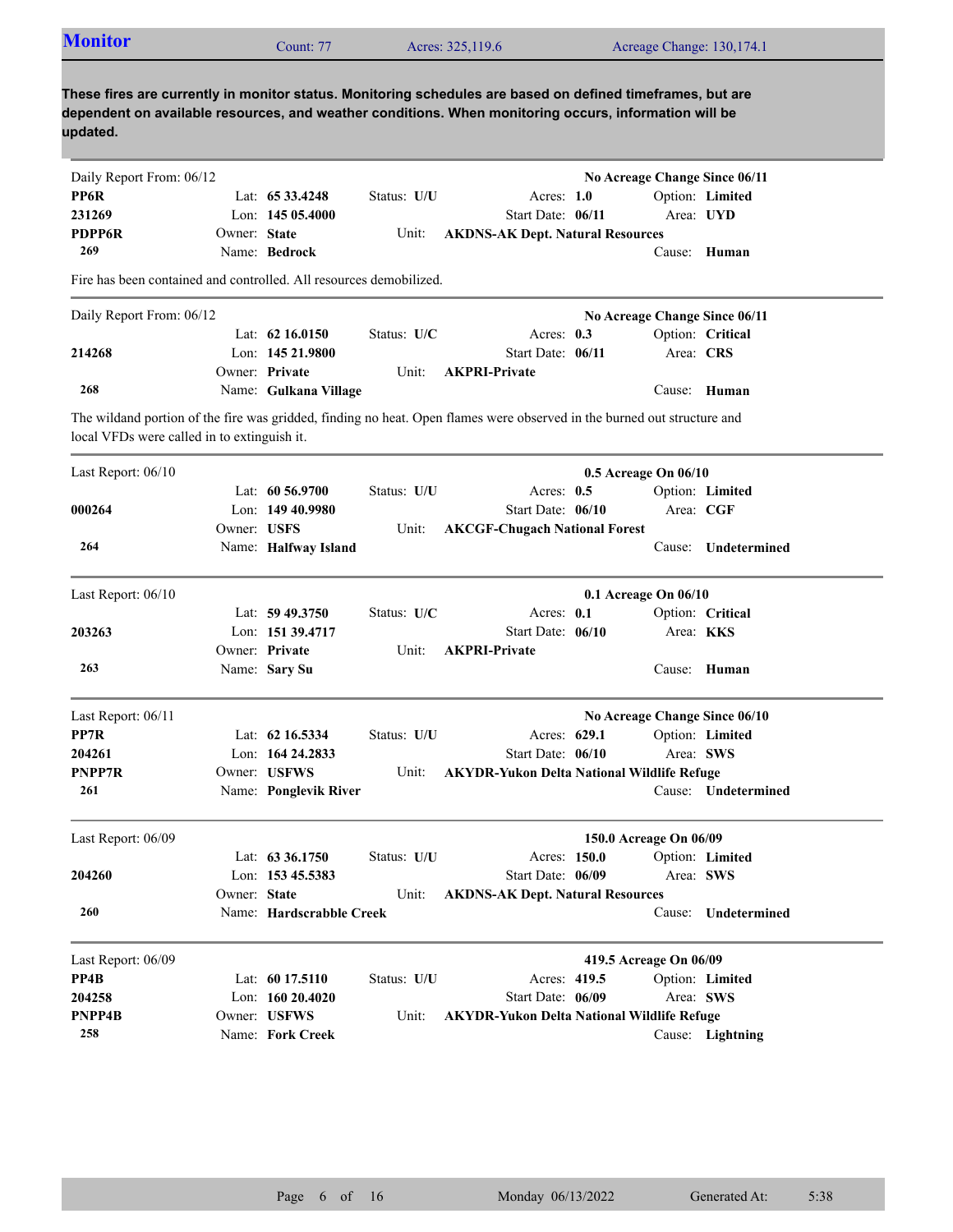| <b>Monitor</b> | Count: 77 | Acres: 325,119.6 |                           |
|----------------|-----------|------------------|---------------------------|
|                |           |                  | Acreage Change: 130,174.1 |

| Last Report: 06/09       |                         |             |                                                                                                                                                                                                                                                                                                                                                                                      |                | 0.1 Acreage On 06/09          |                                  |
|--------------------------|-------------------------|-------------|--------------------------------------------------------------------------------------------------------------------------------------------------------------------------------------------------------------------------------------------------------------------------------------------------------------------------------------------------------------------------------------|----------------|-------------------------------|----------------------------------|
| <b>PP38</b>              | Lat: $6302.2750$        | Status: U/U | Acres: 0.1                                                                                                                                                                                                                                                                                                                                                                           |                | Option: Full                  |                                  |
|                          | Lon: 163 32.4417        |             | Start Date: 06/09                                                                                                                                                                                                                                                                                                                                                                    |                |                               | Area: GAD                        |
|                          | Owner: Private          | Unit:       | <b>AKPRI-Private</b>                                                                                                                                                                                                                                                                                                                                                                 |                |                               |                                  |
| 257                      | Name: Kulmogon Slough   |             |                                                                                                                                                                                                                                                                                                                                                                                      |                | Cause:                        | <b>Unknown</b>                   |
| Last Report: 06/10       |                         |             |                                                                                                                                                                                                                                                                                                                                                                                      |                |                               | 940.0 Acreage Change Since 06/09 |
| <b>PP37</b>              | Lat: 62 35.3650         | Status: U/U |                                                                                                                                                                                                                                                                                                                                                                                      | Acres: 1,000.0 |                               | Option: Limited                  |
|                          | Lon: 163 27.9650        |             | Start Date: 06/09                                                                                                                                                                                                                                                                                                                                                                    |                |                               | Area: GAD                        |
| PNPP37                   | Owner: USFWS            | Unit:       | <b>AKYDR-Yukon Delta National Wildlife Refuge</b>                                                                                                                                                                                                                                                                                                                                    |                |                               |                                  |
| 256                      | Name: Apoon Pass        |             |                                                                                                                                                                                                                                                                                                                                                                                      |                |                               | Cause: <b>Unknown</b>            |
| Daily Report From: 06/12 |                         |             |                                                                                                                                                                                                                                                                                                                                                                                      |                | No Acreage Change Since 06/10 |                                  |
| PP3C                     | Lat: 66 17.0083         | Status: U/U | Acres: 89.0                                                                                                                                                                                                                                                                                                                                                                          |                |                               | Option: Modified                 |
|                          | Lon: 154 06.5467        |             | Start Date: 06/09                                                                                                                                                                                                                                                                                                                                                                    |                | Area: TAD                     |                                  |
| PDPP3C                   | Owner: ANCSA            | Unit:       | <b>AKDYN-Doyon, Limited</b>                                                                                                                                                                                                                                                                                                                                                          |                |                               |                                  |
| 252                      | Name: Batztoa Lake      |             |                                                                                                                                                                                                                                                                                                                                                                                      |                | Cause:                        | Lightning                        |
| 100 acres.               |                         |             | N309VS performed reconnaissance of the area and checked on the fire. Fire had a 5% active perimeter, with smoldering and<br>creeping observed, and a low rate of spread to the west. Fire is burning in spruce and hardwood mix on a ridgetop with a<br>west aspect. Weather over the fire was 100% cloud cover with light and variable winds. Fire was estimated to be between 80 - |                |                               |                                  |
| Last Report: 06/09       |                         |             |                                                                                                                                                                                                                                                                                                                                                                                      |                | 0.1 Acreage On 06/09          |                                  |
| <b>PP21</b>              | Lat: 64 54.1300         | Status: U/C | Acres: 0.1                                                                                                                                                                                                                                                                                                                                                                           |                |                               | Option: Critical                 |
| 211250                   | Lon: 147 38.6000        |             | Start Date: 06/09                                                                                                                                                                                                                                                                                                                                                                    |                | Area: FAS                     |                                  |
| PNPP21                   | Owner: Private          | Unit:       | <b>AKPRI-Private</b>                                                                                                                                                                                                                                                                                                                                                                 |                |                               |                                  |
| 250                      | Name: Teresa Turnaround |             |                                                                                                                                                                                                                                                                                                                                                                                      |                |                               | Cause: Human                     |
| Last Report: 06/08       |                         |             |                                                                                                                                                                                                                                                                                                                                                                                      |                | 569.8 Acreage On 06/08        |                                  |
| PP <sub>2N</sub>         | Lat: 59 28.4333         | Status: U/U | Acres: 569.8                                                                                                                                                                                                                                                                                                                                                                         |                |                               | Option: Limited                  |
| 204249                   | Lon: $15930.7333$       |             | Start Date: 06/08                                                                                                                                                                                                                                                                                                                                                                    |                |                               | Area: SWS                        |
| PNPP2N                   | Owner: USFWS            | Unit:       | <b>AKTGR-Togiak National Wildlife Refuge</b>                                                                                                                                                                                                                                                                                                                                         |                |                               |                                  |
| 249                      | Name: Ongivinuk River   |             |                                                                                                                                                                                                                                                                                                                                                                                      |                | Cause:                        | Lightning                        |

| Last Report: 06/08 |                    |             |                                              |              | 331.1 Acreage On 06/08 |                 |
|--------------------|--------------------|-------------|----------------------------------------------|--------------|------------------------|-----------------|
| PP <sub>2</sub> M  | Lat: 59 18.5500    | Status: U/U |                                              | Acres: 331.1 |                        | Option: Limited |
| 204248             | Lon: $15925.2167$  |             | Start Date: 06/08                            |              |                        | Area: SWS       |
| PNPP2M             | Owner: USFWS       | Unit:       | <b>AKTGR-Togiak National Wildlife Refuge</b> |              |                        |                 |
| 248                | Name: Ongoke River |             |                                              |              | Cause:                 | Undetermined    |

| Last Report: 06/08 |              |                   |             |                                         | 300.0 Acreage On 06/08 |                  |  |
|--------------------|--------------|-------------------|-------------|-----------------------------------------|------------------------|------------------|--|
|                    |              | Lat: 60 29.1000   | Status: U/U | Acres: 300.0                            |                        | Option: Limited  |  |
| 204247             |              | Lon: $15513.5000$ |             | Start Date: 06/08                       |                        | Area: SWS        |  |
|                    | Owner: State |                   | Unit:       | <b>AKDNS-AK Dept. Natural Resources</b> |                        |                  |  |
| 247                |              | Name: Dummy Creek |             |                                         |                        | Cause: Lightning |  |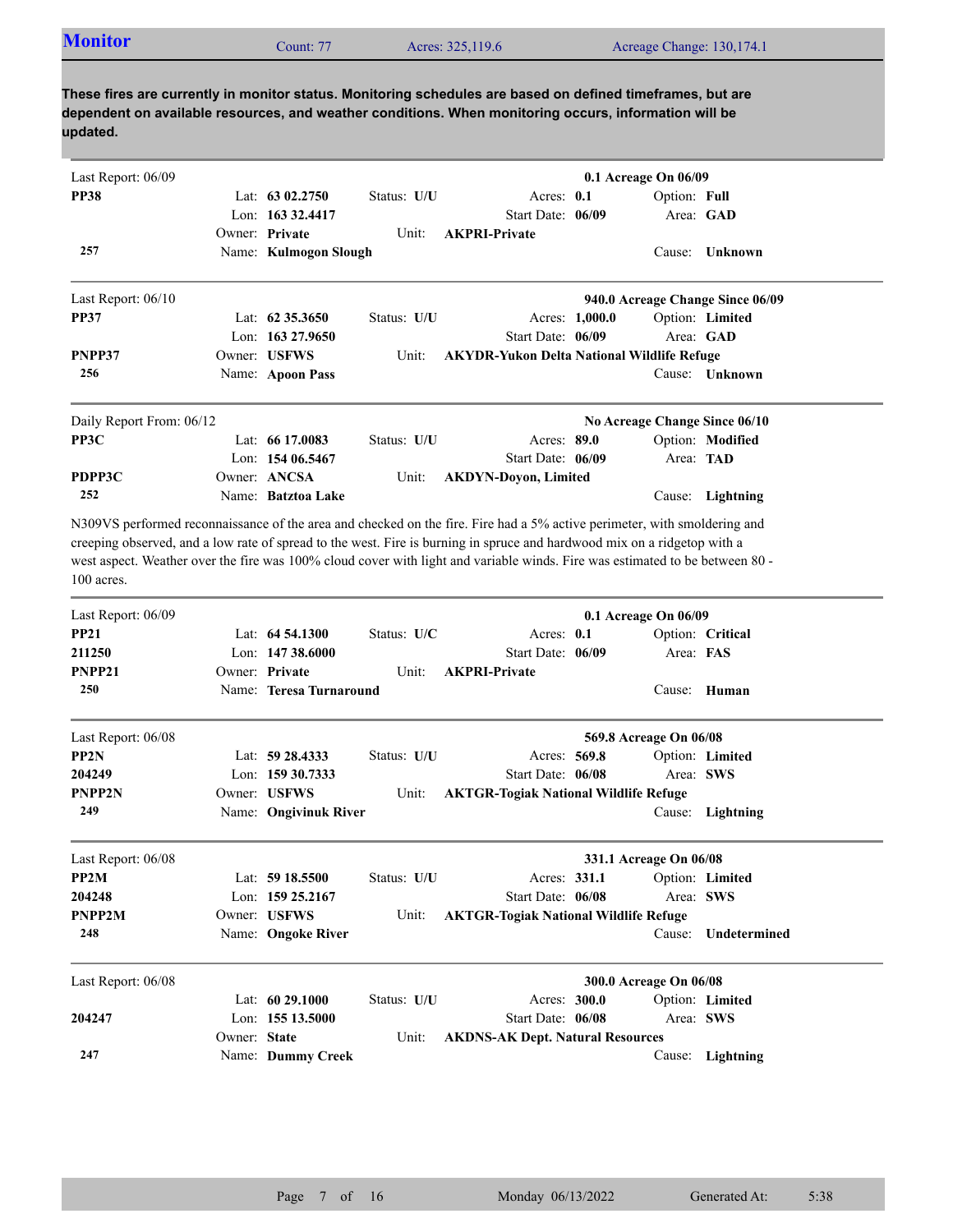| <b>Monitor</b>                                                                          |                   | Count: 77                   |               | Acres: 325,119.6                                                                                                                                                                                                    |                 |                           | Acreage Change: 130,174.1           |
|-----------------------------------------------------------------------------------------|-------------------|-----------------------------|---------------|---------------------------------------------------------------------------------------------------------------------------------------------------------------------------------------------------------------------|-----------------|---------------------------|-------------------------------------|
| updated.                                                                                |                   |                             |               | These fires are currently in monitor status. Monitoring schedules are based on defined timeframes, but are<br>dependent on available resources, and weather conditions. When monitoring occurs, information will be |                 |                           |                                     |
| Last Report: 06/08                                                                      |                   |                             |               |                                                                                                                                                                                                                     |                 | 17,697.4 Acreage On 06/08 |                                     |
|                                                                                         |                   | Lat: $6048,0000$            | Status: U/U   |                                                                                                                                                                                                                     | Acres: 17,697.4 |                           | Option: Limited                     |
| 204246                                                                                  |                   | Lon: 157 00.9167            |               | Start Date: 06/08                                                                                                                                                                                                   |                 |                           | Area: SWS                           |
|                                                                                         | Owner: State      |                             | Unit:         | <b>AKDNS-AK Dept. Natural Resources</b>                                                                                                                                                                             |                 |                           |                                     |
| 246                                                                                     |                   | Name: Titnuk Creek          |               |                                                                                                                                                                                                                     |                 |                           | Cause: Lightning                    |
| Daily Report From: 06/12                                                                |                   |                             |               |                                                                                                                                                                                                                     |                 |                           | 23,573.5 Acreage Change Since 06/08 |
|                                                                                         |                   | Lat: 60 53.5000             | Status: U/U   |                                                                                                                                                                                                                     | Acres: 39,230.0 |                           | Option: Limited                     |
| 204245                                                                                  |                   | Lon: 157 13.0834            |               | Start Date: 06/08                                                                                                                                                                                                   |                 |                           | Area: SWS                           |
|                                                                                         | Owner: State      |                             | Unit:         | <b>AKDNS-AK Dept. Natural Resources</b>                                                                                                                                                                             |                 |                           |                                     |
| 245                                                                                     |                   | Name: Kiknik                |               |                                                                                                                                                                                                                     |                 |                           | Cause: Lightning                    |
| Detection aircraft were unable to provide a fire update due to heavy smoke in the area. |                   |                             |               | The fire was flown by detection aircraft 7MZ. Detection personnel made contact with landowner in vicinity of the fire.                                                                                              |                 |                           |                                     |
| Last Report: 06/09                                                                      |                   |                             |               |                                                                                                                                                                                                                     |                 |                           | 2,614.9 Acreage Change Since 06/08  |
|                                                                                         |                   | Lat: $6109.7500$            | Status: U/U   |                                                                                                                                                                                                                     | Acres: 2,864.9  |                           | Option: Limited                     |
| 204244                                                                                  |                   | Lon: $15605.1833$           |               | Start Date: 06/08                                                                                                                                                                                                   |                 |                           | Area: SWS                           |
|                                                                                         | Owner: State      |                             | Unit:         | <b>AKDNS-AK Dept. Natural Resources</b>                                                                                                                                                                             |                 |                           |                                     |
| 244                                                                                     |                   | Name: Door Mountain         |               |                                                                                                                                                                                                                     |                 |                           | Cause: Lightning                    |
| Last Report: 06/11                                                                      |                   |                             |               |                                                                                                                                                                                                                     |                 |                           | -23.9 Acreage Change Since 06/10    |
| PP2L                                                                                    |                   | Lat: $6608.9250$            | Status: U/C   | Acres: 326.1                                                                                                                                                                                                        |                 |                           | Option: Limited                     |
| 232243                                                                                  |                   | Lon: $15636.9067$           |               | Start Date: 06/08                                                                                                                                                                                                   |                 |                           | Area: GAD                           |
| PDPP2L                                                                                  | Owner: <b>BLM</b> |                             | Unit:         | <b>AKCYD-Central Yukon Field Office</b>                                                                                                                                                                             |                 |                           |                                     |
| 243                                                                                     |                   | Name: Tom Cook              |               |                                                                                                                                                                                                                     |                 |                           | Cause: Lightning                    |
| Daily Report From: 06/12                                                                |                   |                             |               |                                                                                                                                                                                                                     |                 |                           | No Acreage Change Since 06/09       |
| PP2K                                                                                    |                   | Lat: $64\,54.5033$          | Status: $U/C$ | Acres: $0.3$                                                                                                                                                                                                        |                 | Option: Full              |                                     |
| 211242                                                                                  |                   | Lon: 146 27.2050            |               | Start Date: 06/08                                                                                                                                                                                                   |                 | Area: FAS                 |                                     |
| PNPP2K                                                                                  | Owner: State      |                             | Unit:         | <b>AKDNS-AK Dept. Natural Resources</b>                                                                                                                                                                             |                 |                           |                                     |
| 242                                                                                     |                   | Name: CHSR Shooting Range 2 |               |                                                                                                                                                                                                                     |                 |                           | Cause: Human                        |
| the area.                                                                               |                   |                             |               | Fairbanks Alpha IA squad went to the incident. Moderate work was able to be done due to a high population of citizens in                                                                                            |                 |                           |                                     |
| Daily Report From: 06/12                                                                |                   |                             |               |                                                                                                                                                                                                                     |                 |                           | 17,120.0 Acreage Change Since 06/09 |
|                                                                                         |                   | Lat: 59 53.7000             | Status: U/U   |                                                                                                                                                                                                                     | Acres: 29,516.0 |                           | Option: Limited                     |
| 204240                                                                                  |                   | Lon: 156 05.4833            |               | Start Date: 06/08                                                                                                                                                                                                   |                 |                           | Area: SWS                           |
|                                                                                         | Owner: State      |                             | Unit:         | <b>AKDNS-AK Dept. Natural Resources</b>                                                                                                                                                                             |                 |                           |                                     |
| 240                                                                                     |                   | Name: Koktuli River         |               |                                                                                                                                                                                                                     |                 |                           | Cause: Lightning                    |
| the northeast at 5-10 mph.                                                              |                   |                             |               | The fire made a push to the northeast. Two allotments and two structures were lost. The fire is 90% active with winds out of                                                                                        |                 |                           |                                     |
| Last Report: 06/08                                                                      |                   |                             |               |                                                                                                                                                                                                                     |                 | 9,578.6 Acreage On 06/08  |                                     |
|                                                                                         |                   | Lat: $5912.3500$            | Status: U/U   |                                                                                                                                                                                                                     | Acres: 9,578.6  |                           | Option: Modified                    |
| 204237                                                                                  |                   | Lon: 158 05.6333            |               | Start Date: 06/08                                                                                                                                                                                                   |                 |                           | Area: SWS                           |
|                                                                                         | Owner: State      |                             | Unit:         | <b>AKDNS-AK Dept. Natural Resources</b>                                                                                                                                                                             |                 |                           |                                     |
| 237                                                                                     |                   | Name: Iowithla River        |               |                                                                                                                                                                                                                     |                 |                           | Cause: Lightning                    |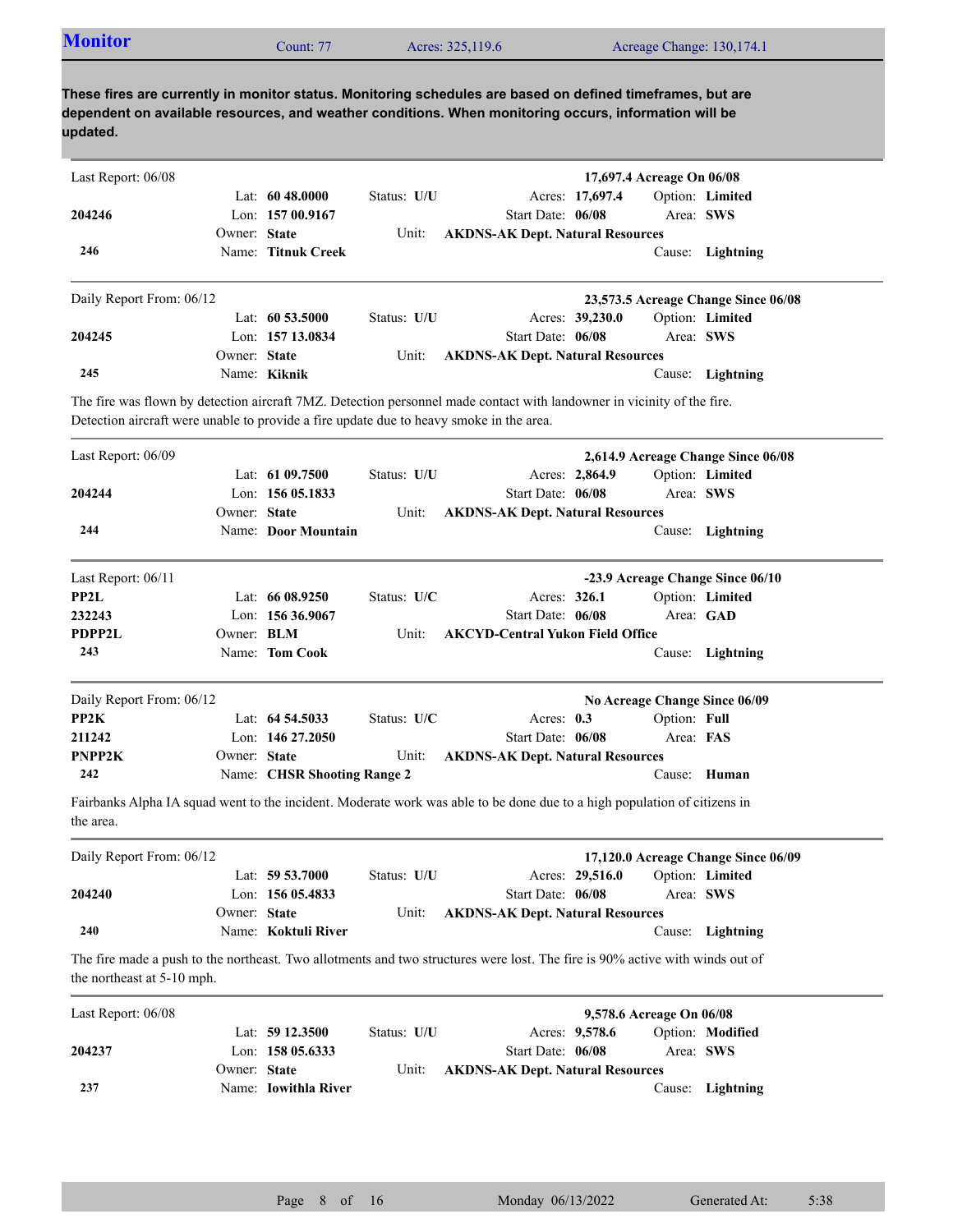| <b>Monitor</b><br>$\mathcal$ Count: 77<br>Acres: 325,119.6<br>Acreage Change: 130,174.1 |
|-----------------------------------------------------------------------------------------|
|-----------------------------------------------------------------------------------------|

| Last Report: 06/11       |              |                     |             |                                                                                                                               |                       | 0.5 Acreage Change Since 06/10     |      |
|--------------------------|--------------|---------------------|-------------|-------------------------------------------------------------------------------------------------------------------------------|-----------------------|------------------------------------|------|
|                          |              | Lat: $62\,28.5550$  | Status: U/C | Acres: 10.5                                                                                                                   |                       | Option: Modified                   |      |
| 201236                   |              | Lon: 149 43.0067    |             | Start Date: 06/08                                                                                                             | Area: MSS             |                                    |      |
|                          | Owner: State |                     | Unit:       | <b>AKDNS-AK Dept. Natural Resources</b>                                                                                       |                       |                                    |      |
| 236                      |              | Name: ORA Lake      |             |                                                                                                                               |                       | Cause: Lightning                   |      |
| Last Report: 06/09       |              |                     |             |                                                                                                                               |                       | -21.1 Acreage Change Since 06/08   |      |
| <b>PP10</b>              |              | Lat: $6043.0530$    | Status: U/U | Acres: 28.9                                                                                                                   | Option: Full          |                                    |      |
| 204235                   |              | Lon: $16204.5200$   |             | Start Date: 06/08                                                                                                             |                       | Area: SWS                          |      |
| PNPP <sub>10</sub>       |              | Owner: ANCSA        | Unit:       | <b>AKVLN-Napakiak Corporation</b>                                                                                             |                       |                                    |      |
| 235                      |              | Name: Johnson River |             |                                                                                                                               |                       | Cause: Lightning                   |      |
| Last Report: 06/11       |              |                     |             |                                                                                                                               |                       | 8,623.5 Acreage Change Since 06/10 |      |
|                          |              | Lat: $61\,13.6550$  | Status: U/U | Acres: 24,000.0                                                                                                               |                       | Option: Limited                    |      |
| 204234                   |              | Lon: 159 20.5730    |             | Start Date: 06/07                                                                                                             |                       | Area: SWS                          |      |
|                          | Owner: State |                     | Unit:       | <b>AKDNS-AK Dept. Natural Resources</b>                                                                                       |                       |                                    |      |
| 234                      |              | Name: Sawpit Creek  |             |                                                                                                                               |                       | Cause: Undetermined                |      |
| Last Report: 06/09       |              |                     |             |                                                                                                                               |                       | 3,143.5 Acreage Change Since 06/08 |      |
| <b>PP04</b>              |              | Lat: 61 27.5333     | Status: U/U | Acres: 4,143.5                                                                                                                |                       | Option: Limited                    |      |
| 204228                   |              | Lon: 154 57.8833    |             | Start Date: 06/07                                                                                                             |                       | Area: SWS                          |      |
| PNPP04                   | Owner: BLM   |                     | Unit:       | <b>AKADD-Anchorage Field Office</b>                                                                                           |                       |                                    |      |
| 228                      |              | Name: Swift River   |             |                                                                                                                               |                       | Cause: Undetermined                |      |
| Last Report: 06/09       |              |                     |             |                                                                                                                               |                       | 1.1 Acreage Change Since 06/07     |      |
| <b>PP02</b>              |              | Lat: $60\,46.3820$  | Status: U/U | Acres: $6.1$                                                                                                                  | Option: Full          |                                    |      |
| 204227                   |              | Lon: 161 01.9250    |             | Start Date: 06/07                                                                                                             |                       | Area: SWS                          |      |
| PNPP02                   |              | Owner: ANCSA        | Unit:       | <b>AKVLN-Kwethluk, Incorporated</b>                                                                                           |                       |                                    |      |
| 227                      |              | Name: Kushluk River |             |                                                                                                                               |                       | Cause: Lightning                   |      |
| Last Report: 06/10       |              |                     |             |                                                                                                                               |                       | 3.0 Acreage Change Since 06/09     |      |
| <b>PPOS</b>              |              | Lat: $63\,47.9406$  | Status: U/U | Acres: $23.0$                                                                                                                 |                       | Option: Limited                    |      |
| 231225                   |              | Lon: $15252.4340$   |             | Start Date: 06/07                                                                                                             | Area: TAD             |                                    |      |
| <b>PDPP0S</b>            | Owner: State |                     | Unit:       | <b>AKDNS-AK Dept. Natural Resources</b>                                                                                       |                       |                                    |      |
| 225                      |              | Name: Fish Creek    |             |                                                                                                                               |                       | Cause: Lightning                   |      |
| Daily Report From: 06/12 |              |                     |             |                                                                                                                               |                       | 9,983.8 Acreage Change Since 06/07 |      |
| PP7Y                     |              | Lat: 58 54.5750     | Status: U/U | Acres: 10,000.0                                                                                                               |                       | Option: Modified                   |      |
| 204219                   |              | Lon: 156 20.7050    |             | Start Date: 06/07                                                                                                             |                       | Area: SWS                          |      |
| PNPP7Y                   | Owner: State |                     | Unit:       | <b>AKDNS-AK Dept. Natural Resources</b>                                                                                       |                       |                                    |      |
| 219                      |              | Name: Pauls Creek   |             |                                                                                                                               | Cause:                | Undetermined                       |      |
|                          |              |                     |             | The fire is approximately 10,000 acres, and 60% active in tundra. Structures were identified to the north of the fire. BD-125 |                       |                                    |      |
|                          |              |                     |             | and six Fire Bosses responded from King Salmon and worked the eastern edge of the fire to the north.                          |                       |                                    |      |
| Last Report: 06/07       |              |                     |             |                                                                                                                               | 10.0 Acreage On 06/07 |                                    |      |
| PPZ3                     |              | Lat: 58 43.4330     | Status: U/U | Acres: 10.0                                                                                                                   |                       | Option: Limited                    |      |
| 204218                   |              | Lon: 155 58.1170    |             | Start Date: 06/07                                                                                                             |                       | Area: SWS                          |      |
| PNPPZ3                   | Owner: NPS   |                     | Unit:       | <b>AKKAP-Katmai National Park and Preserve</b>                                                                                |                       |                                    |      |
| 218                      |              | Name: Idavain       |             |                                                                                                                               |                       | Cause: Lightning                   |      |
|                          |              | Page<br>9 of 16     |             | Monday 06/13/2022                                                                                                             |                       | Generated At:                      | 5:38 |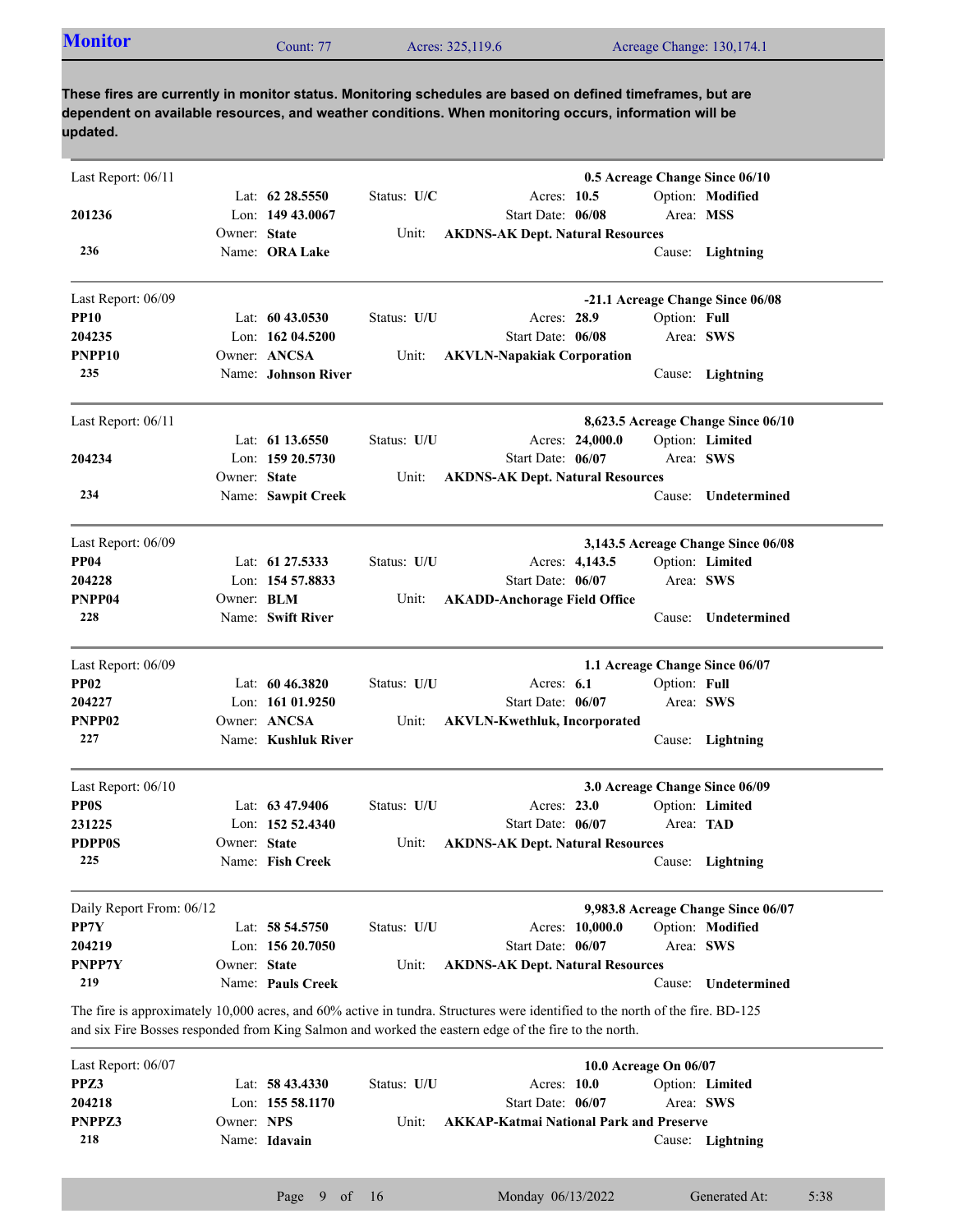| <b>Monitor</b>                                                   |                   | Count: 77                   |             | Acres: 325,119.6                                                                                                                                                                                                    |                      |              | Acreage Change: 130,174.1        |
|------------------------------------------------------------------|-------------------|-----------------------------|-------------|---------------------------------------------------------------------------------------------------------------------------------------------------------------------------------------------------------------------|----------------------|--------------|----------------------------------|
|                                                                  |                   |                             |             |                                                                                                                                                                                                                     |                      |              |                                  |
| updated.                                                         |                   |                             |             | These fires are currently in monitor status. Monitoring schedules are based on defined timeframes, but are<br>dependent on available resources, and weather conditions. When monitoring occurs, information will be |                      |              |                                  |
| Daily Report From: 06/12                                         |                   |                             |             |                                                                                                                                                                                                                     |                      |              | No Acreage Change Since 06/07    |
| PPW4                                                             |                   | Lat: 59 11.4080             | Status: U/U | Acres: $2.0$                                                                                                                                                                                                        |                      |              | Option: Modified                 |
| 204217                                                           |                   | Lon: 157 04.5530            |             | Start Date: 06/07                                                                                                                                                                                                   |                      |              | Area: SWS                        |
| <b>PNPPW4</b>                                                    | Owner: <b>BLM</b> |                             | Unit:       | <b>AKADD-Anchorage Field Office</b>                                                                                                                                                                                 |                      |              |                                  |
| 217                                                              |                   | Name: Levelock Creek        |             |                                                                                                                                                                                                                     |                      |              | Cause: Undetermined              |
| The fire was updated to two acres. It had a 0% active perimeter. |                   |                             |             |                                                                                                                                                                                                                     |                      |              |                                  |
| Last Report: 06/07                                               |                   |                             |             |                                                                                                                                                                                                                     |                      |              | 383.1 Acreage Change Since 06/06 |
| PP5R                                                             |                   | Lat: $6101.1000$            | Status: U/U |                                                                                                                                                                                                                     | Acres: 7,775.3       |              | Option: Limited                  |
| 204216                                                           |                   | Lon: $15420.6666$           |             | Start Date: 06/06                                                                                                                                                                                                   |                      |              | Area: SWS                        |
| PNPP5R                                                           | Owner: State      |                             | Unit:       | <b>AKDNS-AK Dept. Natural Resources</b>                                                                                                                                                                             |                      |              |                                  |
| 216                                                              |                   | Name: Telaquana River       |             |                                                                                                                                                                                                                     |                      |              | Cause: Lightning                 |
| Last Report: 06/06                                               |                   |                             |             |                                                                                                                                                                                                                     | 1.0 Acreage On 06/06 |              |                                  |
| PPV <sub>2</sub>                                                 |                   | Lat: $62$ 05.3683           | Status: U/U | Acres: $1.0$                                                                                                                                                                                                        |                      | Option: Full |                                  |
|                                                                  |                   | Lon: $16345.4983$           |             | Start Date: 06/06                                                                                                                                                                                                   |                      |              | Area: GAD                        |
|                                                                  |                   | Owner: ANCSA                | Unit:       | <b>AKVLN-Azachorok, Incorporated</b>                                                                                                                                                                                |                      |              |                                  |
| 215                                                              |                   | Name: Mountain Village Dump |             |                                                                                                                                                                                                                     |                      |              | Cause: Human                     |
|                                                                  |                   |                             |             |                                                                                                                                                                                                                     |                      |              |                                  |
| Daily Report From: 06/12                                         |                   |                             |             |                                                                                                                                                                                                                     |                      |              | No Acreage Change Since 06/11    |
| PP6N                                                             |                   | Lat: 61 39.1750             | Status: U/C | Acres: $0.1$                                                                                                                                                                                                        |                      |              | Option: Critical                 |
| 201212                                                           |                   | Lon: $14930.7130$           |             | Start Date: 06/06                                                                                                                                                                                                   |                      |              | Area: MSS                        |
| <b>PNPP6N</b>                                                    |                   | Owner: Private              | Unit:       | <b>AKPRI-Private</b>                                                                                                                                                                                                |                      |              |                                  |
| 212                                                              |                   | Name: Solitude              |             |                                                                                                                                                                                                                     |                      |              | Cause: Human                     |
| No Night Report                                                  |                   |                             |             |                                                                                                                                                                                                                     |                      |              |                                  |
| Last Report: 06/06                                               |                   |                             |             |                                                                                                                                                                                                                     | 0.5 Acreage On 06/06 |              |                                  |
| PPV1                                                             |                   | Lat: 59 20.8833             | Status: U/U | Acres: 0.5                                                                                                                                                                                                          |                      | Option: Full |                                  |
| 204209                                                           |                   | Lon: 157 40.9817            |             | Start Date: 06/06                                                                                                                                                                                                   |                      | Area: SWS    |                                  |
| PNPPV1                                                           |                   | Owner: ANCSA                | Unit:       | <b>AKVLN-Ekwok Natives Limited</b>                                                                                                                                                                                  |                      |              |                                  |
| 209                                                              |                   | Name: Koklong River         |             |                                                                                                                                                                                                                     |                      |              | Cause: Lightning                 |
| Last Report: 06/06                                               |                   |                             |             |                                                                                                                                                                                                                     | 0.1 Acreage On 06/06 |              |                                  |
|                                                                  |                   | Lat: 60 29.0683             | Status: U/U | Acres: 0.1                                                                                                                                                                                                          |                      |              | Option: Limited                  |
| 204207                                                           |                   | Lon: 158 31.9183            |             | Start Date: 06/06                                                                                                                                                                                                   |                      |              | Area: SWS                        |
|                                                                  | Owner: State      |                             | Unit:       | <b>AKDNS-AK Dept. Natural Resources</b>                                                                                                                                                                             |                      |              |                                  |
| 207                                                              |                   | Name: Maka Creek            |             |                                                                                                                                                                                                                     |                      |              | Cause: Lightning                 |
| Last Report: 06/09                                               |                   |                             |             |                                                                                                                                                                                                                     |                      |              | 18.5 Acreage Change Since 06/06  |
|                                                                  |                   | Lat: 59 56.6620             | Status: U/U | Acres: 58.5                                                                                                                                                                                                         |                      | Option: Full |                                  |
| 204205                                                           |                   | Lon: 155 16.4920            |             | Start Date: 06/06                                                                                                                                                                                                   |                      |              | Area: SWS                        |
|                                                                  | Owner: State      |                             | Unit:       | <b>AKDNS-AK Dept. Natural Resources</b>                                                                                                                                                                             |                      |              |                                  |
| 205                                                              |                   | Name: Upper Talarik         |             |                                                                                                                                                                                                                     |                      |              | Cause: Lightning                 |
|                                                                  |                   |                             |             |                                                                                                                                                                                                                     |                      |              |                                  |

Name: **Sunshine Dr** Lon: **151 43.4950** Start Date: Lat: **59 57.4167** Status: U/C Acres: 0.1 Cause: **Human** Start Date: 06/06 Owner: Private Area: **KKS** Option: **Critical Unit: AKPRI-Private 204 203204 PNPPT6 PPT6** Last Report: 06/11 **No Acreage Change Since 06/06**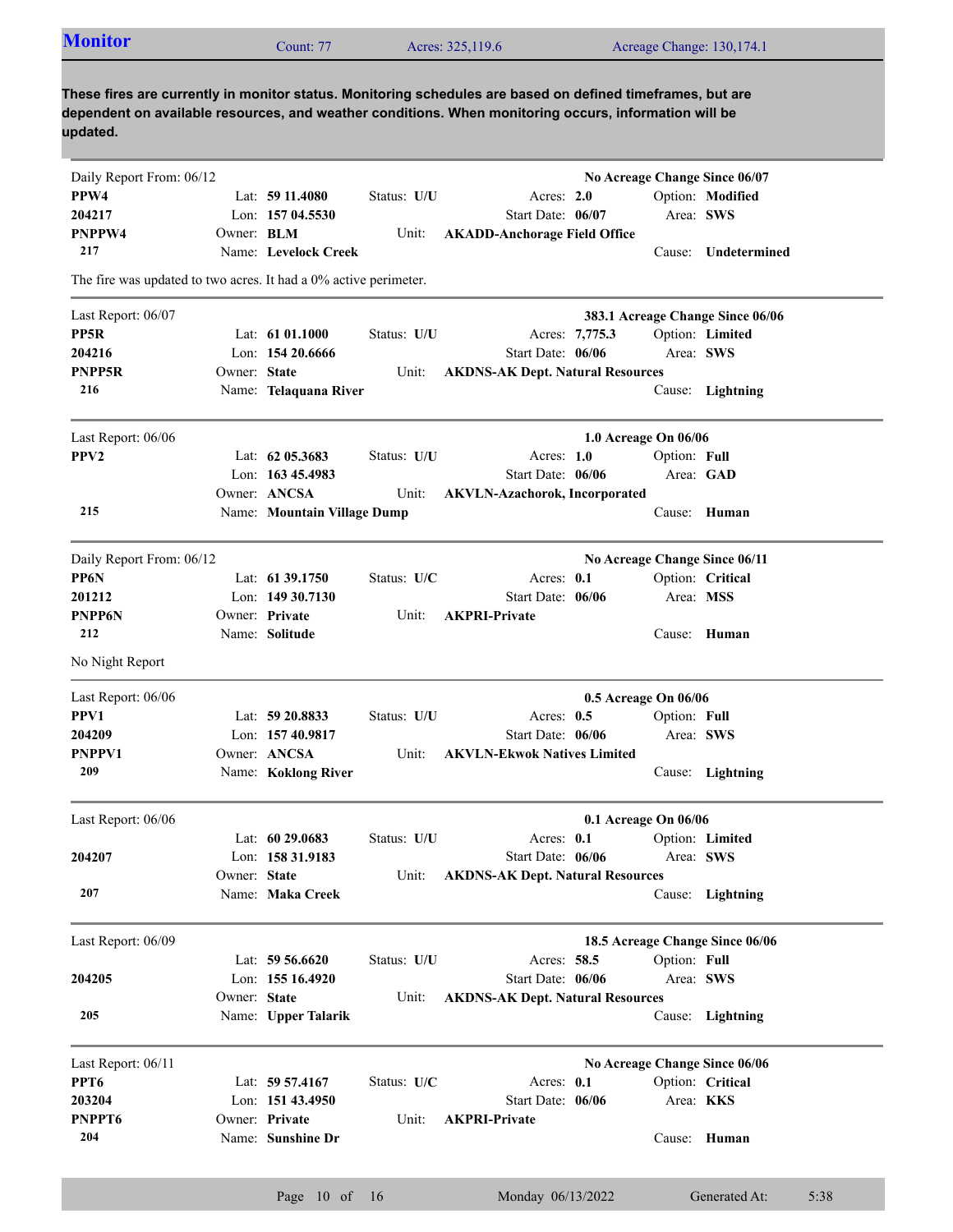| <b>Monitor</b> | Count: 77 | Acres: 325,119.6 | Acreage Change: 130,174.1 |
|----------------|-----------|------------------|---------------------------|
|                |           |                  |                           |

| Last Report: 06/11       |              |                            |             |                                                | No Acreage Change Since 06/06  |           |                                    |
|--------------------------|--------------|----------------------------|-------------|------------------------------------------------|--------------------------------|-----------|------------------------------------|
| PPT7                     |              | Lat: $59\,57.2110$         | Status: U/C | Acres: 0.1                                     |                                |           | Option: Critical                   |
| 203203                   |              | Lon: 151 43.4980           |             | Start Date: 06/06                              |                                |           | Area: KKS                          |
| PNPPT7                   |              | Owner: Private             | Unit:       | <b>AKPRI-Private</b>                           |                                |           |                                    |
| 203                      | Name: Tim    |                            |             |                                                |                                |           | Cause: Human                       |
| Last Report: 06/11       |              |                            |             |                                                | No Acreage Change Since 06/10  |           |                                    |
|                          |              | Lat: $62\,44.1500$         | Status: U/U | Acres: 33,000.0                                |                                |           | Option: Limited                    |
| 204202                   |              | Lon: 156 35.7500           |             | Start Date: 06/06                              |                                | Area: SWS |                                    |
|                          | Owner: State |                            | Unit:       | <b>AKDNS-AK Dept. Natural Resources</b>        |                                |           |                                    |
| 202                      |              | Name: Fourth of July Creek |             |                                                |                                |           | Cause: Lightning                   |
| Daily Report From: 06/12 |              |                            |             |                                                | No Acreage Change Since 06/11  |           |                                    |
| PP7T                     |              | Lat: $58\,56.1420$         | Status: U/U | Acres: 3,495.1                                 |                                |           | Option: Limited                    |
| 204201                   |              | Lon: 159 27.3130           |             | Start Date: 06/06                              |                                | Area: SWS |                                    |
| PNPP7T                   |              | Owner: USFWS               | Unit:       | <b>AKTGR-Togiak National Wildlife Refuge</b>   |                                |           |                                    |
| 201                      |              | Name: Tuklung River        |             |                                                |                                |           | Cause: Lightning                   |
| No Night Report          |              |                            |             |                                                |                                |           |                                    |
| Last Report: 06/09       |              |                            |             |                                                |                                |           | 3,000.0 Acreage Change Since 06/07 |
|                          |              | Lat: $59\,45.0667$         | Status: U/U | Acres: 4.000.0                                 |                                |           | Option: Limited                    |
| 204200                   |              | Lon: 158 13.5000           |             | Start Date: 06/06                              |                                | Area: SWS |                                    |
|                          | Owner: State |                            | Unit:       | <b>AKDNS-AK Dept. Natural Resources</b>        |                                |           |                                    |
| 200                      |              | Name: Kokwok               |             |                                                |                                |           | Cause: Lightning                   |
| Last Report: 06/10       |              |                            |             |                                                | No Acreage Change Since 06/09  |           |                                    |
|                          |              | Lat: 61 34.7833            | Status: U/U | Acres: 20,094.6                                |                                |           | Option: Limited                    |
| 204198                   |              | Lon: 156 00.7333           |             | Start Date: 06/05                              |                                | Area: SWS |                                    |
|                          | Owner: BLM   |                            | Unit:       | <b>AKADD-Anchorage Field Office</b>            |                                |           |                                    |
| 198                      |              | Name: Stony River          |             |                                                |                                |           | Cause: Lightning                   |
| Last Report: 06/10       |              |                            |             |                                                | No Acreage Change Since 06/09  |           |                                    |
|                          |              | Lat: $61\,34.5500$         | Status: U/U | Acres: 17,479.4                                |                                |           | Option: Limited                    |
| 204197                   |              | Lon: 155 51.0000           |             | Start Date: 06/05                              |                                | Area: SWS |                                    |
|                          | Owner: BLM   |                            | Unit:       | <b>AKADD-Anchorage Field Office</b>            |                                |           |                                    |
| 197                      |              | Name: Gagaryah River       |             |                                                |                                |           | Cause: Lightning                   |
| Last Report: 06/07       |              |                            |             |                                                | No Acreage Change Since 06/05  |           |                                    |
|                          |              | Lat: $60\,33.7470$         | Status: U/U | Acres: 74.1                                    |                                |           | Option: Limited                    |
| 204193                   |              | Lon: $15645.9050$          |             | Start Date: 06/05                              |                                | Area: SWS |                                    |
|                          | Owner: State |                            | Unit:       | <b>AKDNS-AK Dept. Natural Resources</b>        |                                |           |                                    |
| 193                      |              | Name: Cabin Creek          |             |                                                |                                |           | Cause: Lightning                   |
| Last Report: 06/06       |              |                            |             |                                                | 0.2 Acreage Change Since 06/05 |           |                                    |
| PPN7                     |              | Lat: 63 38.3334            | Status: U/U | Acres: 0.3                                     |                                |           | Option: Limited                    |
|                          |              | Lon: 149 12.3720           |             | Start Date: 06/05                              |                                | Area: TAD |                                    |
| PDPPN7                   | Owner: NPS   |                            | Unit:       | <b>AKDEP-Denali National Park and Preserve</b> |                                |           |                                    |
| 191                      |              | Name: Savage Jenny         |             |                                                |                                |           | Cause: Lightning                   |
|                          |              |                            |             |                                                |                                |           |                                    |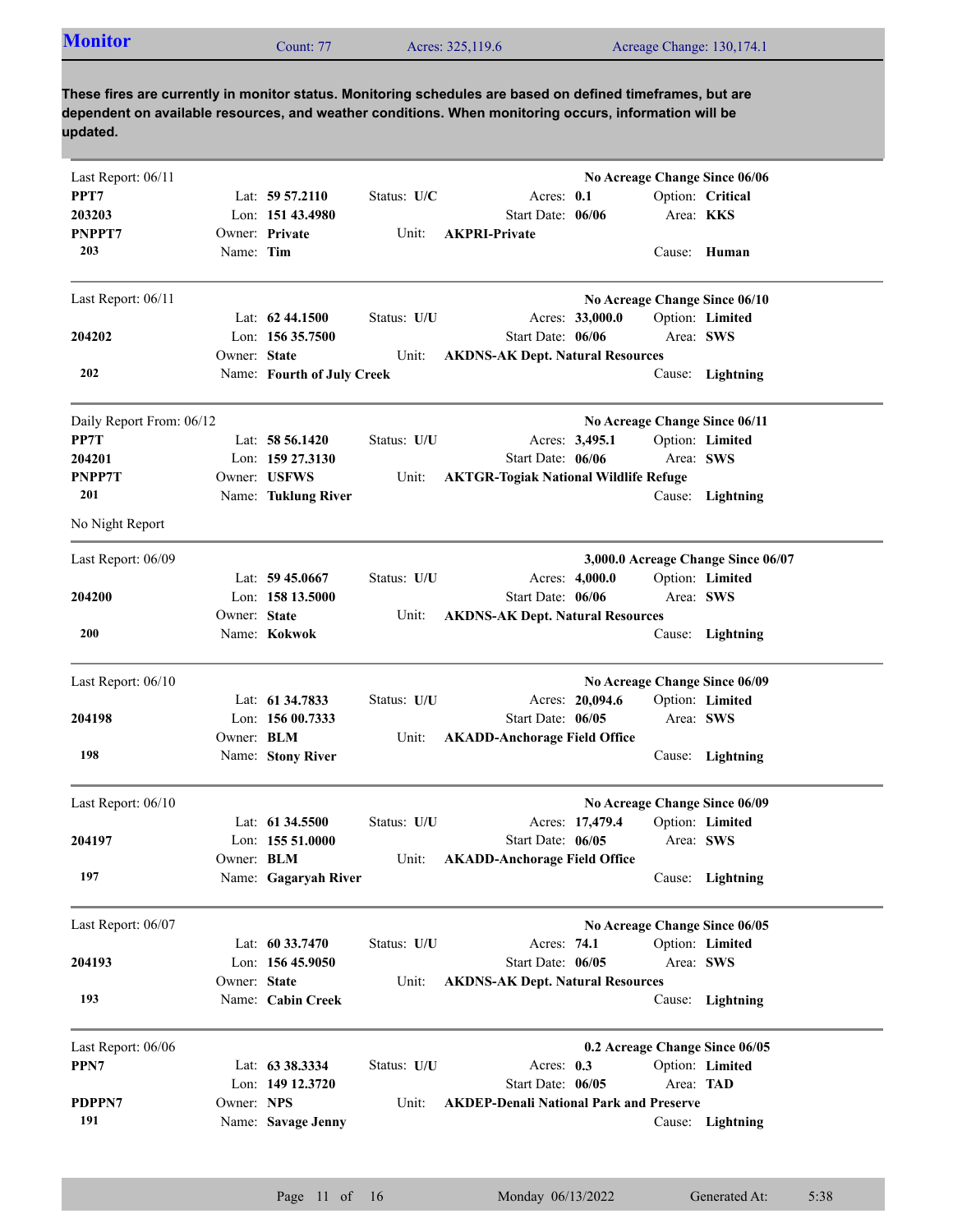|--|

| Last Report: 06/07 |                   |                         |             |                                         |                       | 1,255.1 Acreage Change Since 06/05  |
|--------------------|-------------------|-------------------------|-------------|-----------------------------------------|-----------------------|-------------------------------------|
| PPN3               |                   | Lat: $61\,32.2000$      | Status: U/U | Acres: 1,781.1                          |                       | Option: Limited                     |
| 204190             |                   | Lon: 155 04.6000        |             | Start Date: 06/05                       | Area: SWS             |                                     |
| PNPPN3             |                   |                         |             |                                         |                       |                                     |
| 190                | Owner: <b>BLM</b> |                         | Unit:       | <b>AKADD-Anchorage Field Office</b>     |                       |                                     |
|                    |                   | Name: South Lime Lake   |             |                                         |                       | Cause: Lightning                    |
| Last Report: 06/05 |                   |                         |             |                                         | 10.0 Acreage On 06/05 |                                     |
|                    |                   | Lat: 60 27.2210         | Status: U/U | Acres: 10.0                             |                       | Option: Limited                     |
| 204189             |                   | Lon: 156 39.5220        |             | Start Date: 06/05                       | Area: SWS             |                                     |
|                    | Owner: State      |                         | Unit:       | <b>AKDNS-AK Dept. Natural Resources</b> |                       |                                     |
| 189                |                   | Name: Nushagak River    |             |                                         |                       | Cause: Lightning                    |
| Last Report: 06/09 |                   |                         |             |                                         |                       | 2,713.9 Acreage Change Since 06/07  |
|                    |                   | Lat: $60\,59.6167$      | Status: U/U | Acres: 2,763.9                          |                       | Option: Limited                     |
| 204188             |                   | Lon: 156 09.6334        |             | Start Date: 06/05                       | Area: SWS             |                                     |
|                    | Owner: State      |                         | Unit:       | <b>AKDNS-AK Dept. Natural Resources</b> |                       |                                     |
| 188                |                   | Name: Hook Creek        |             |                                         |                       | Cause: Lightning                    |
|                    |                   |                         |             |                                         |                       |                                     |
| Last Report: 06/05 |                   |                         |             |                                         | 66.0 Acreage On 06/05 |                                     |
| PPN <sub>2</sub>   |                   | Lat: $62\,35.9870$      | Status: U/U | Acres: $66.0$                           |                       | Option: Limited                     |
| 214187             |                   | Lon: 145 48.3480        |             | Start Date: 06/05                       | Area: CRS             |                                     |
| PNPPN2             | Owner: <b>BLM</b> |                         | Unit:       | <b>AKGLD-Glennallen Field Office</b>    |                       |                                     |
| 187                |                   | Name: Fish Lake         |             |                                         |                       | Cause: Lightning                    |
| Last Report: 06/08 |                   |                         |             |                                         |                       | No Acreage Change Since 06/07       |
| PPM8               |                   | Lat: $63\,32.2170$      | Status: U/C | Acres: 13.0                             |                       | Option: Modified                    |
| 204186             |                   | Lon: 153 36.2167        |             | Start Date: 06/05                       | Area: SWS             |                                     |
| PNPPM8             | Owner: State      |                         | Unit:       | <b>AKDNS-AK Dept. Natural Resources</b> |                       |                                     |
| 186                |                   | Name: Rungun Creek      |             |                                         |                       | Cause: Lightning                    |
|                    |                   |                         |             |                                         |                       |                                     |
| Last Report: 06/10 |                   |                         |             |                                         |                       | 26,871.9 Acreage Change Since 06/09 |
| PPR <sub>4</sub>   |                   | Lat: $62$ 19.9500       | Status: U/U | Acres: 72,809.1                         |                       | Option: Limited                     |
| 204183             |                   | Lon: 155 17.9333        |             | Start Date: 06/04                       | Area: SWS             |                                     |
| PNPPR4             | Owner: <b>BLM</b> |                         | Unit:       | <b>AKADD-Anchorage Field Office</b>     |                       |                                     |
| 183                |                   | Name: Tatlawiksuk       |             |                                         |                       | Cause: Lightning                    |
| Last Report: 06/06 |                   |                         |             |                                         |                       | -20.5 Acreage Change Since 06/05    |
| PPJ9               |                   | Lat: $58\,50.5000$      | Status: U/C | Acres: 199.5                            |                       | Option: Modified                    |
| 204182             |                   | Lon: 156 17.5834        |             | Start Date: 06/04                       | Area: SWS             |                                     |
| PNPPJ9             | Owner: State      |                         | Unit:       | <b>AKDNS-AK Dept. Natural Resources</b> |                       |                                     |
| 182                |                   | Name: King Salmon Creek |             |                                         | Cause:                | Lightning                           |
| Last Report: 06/09 |                   |                         |             |                                         |                       | No Acreage Change Since 06/08       |
| PPH9               |                   | Lat: 65 10.7383         | Status: U/U | Acres: $6.7$                            |                       | Option: Modified                    |
| 231181             |                   | Lon: 150 18.5467        |             | Start Date: 06/04                       | Area: TAD             |                                     |
| PDPPH9             | Owner: State      |                         | Unit:       | <b>AKDNS-AK Dept. Natural Resources</b> |                       |                                     |
| 181                |                   | Name: Omega Creek       |             |                                         |                       | Cause: Human                        |
|                    |                   |                         |             |                                         |                       |                                     |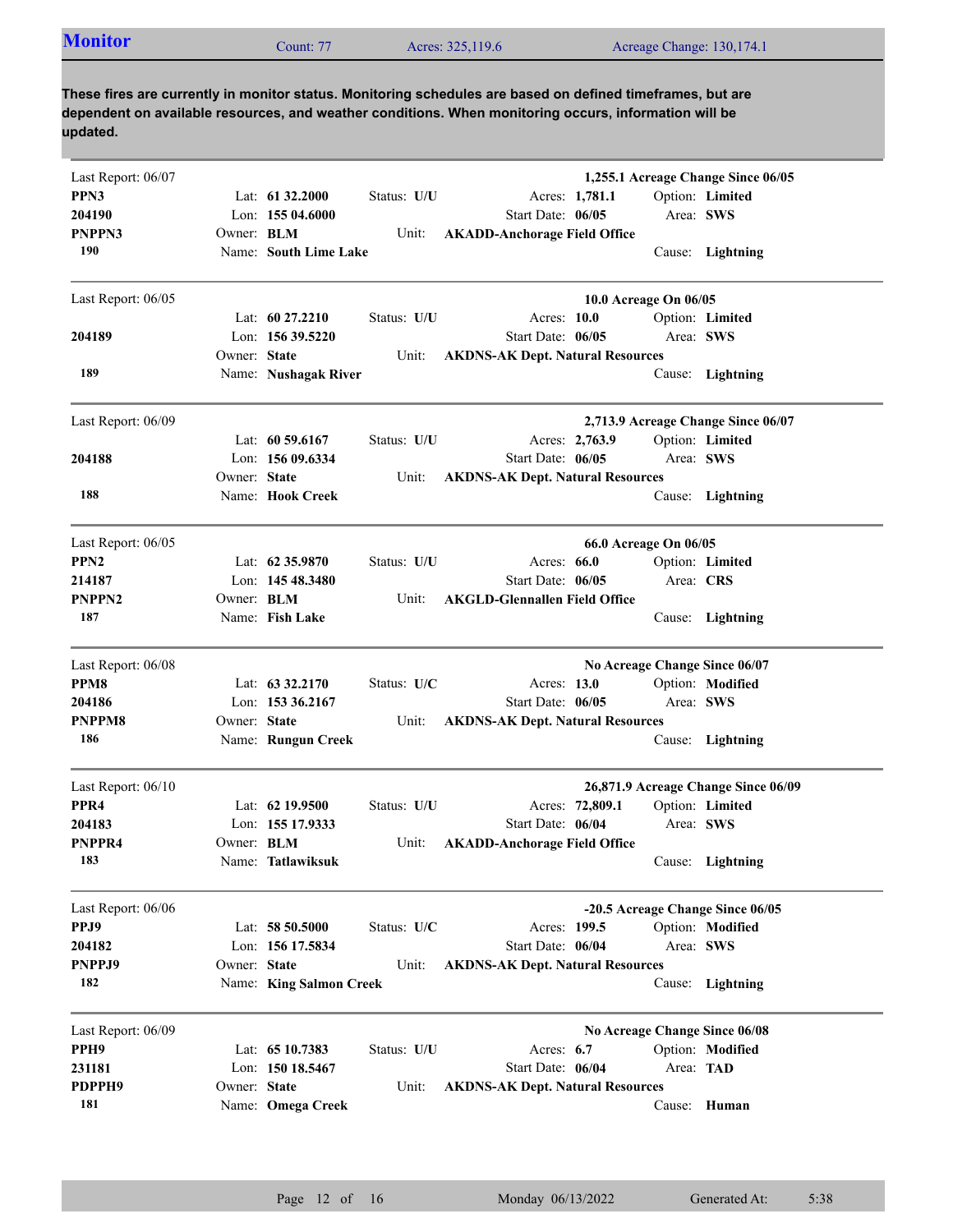|  | <b>Monitor</b> | Count: 77 | Acres: 325,119.6 | Acreage Change: 130,174.1 |  |
|--|----------------|-----------|------------------|---------------------------|--|
|--|----------------|-----------|------------------|---------------------------|--|

| Last Report: 06/04 |              |                          |             |                                                   | 0.1 Acreage On 06/04  |              |                               |
|--------------------|--------------|--------------------------|-------------|---------------------------------------------------|-----------------------|--------------|-------------------------------|
|                    |              | Lat: $61\,35.9910$       | Status: U/C | Acres: 0.1                                        |                       |              | Option: Critical              |
| 201180             |              | Lon: 149 27.7536         |             | Start Date: 06/04                                 |                       | Area: MSS    |                               |
|                    |              | Owner: Private           | Unit:       | <b>AKPRI-Private</b>                              |                       |              |                               |
| 180                |              | Name: Spruce Roy         |             |                                                   |                       |              | Cause: Human                  |
| Last Report: 06/04 |              |                          |             |                                                   |                       |              | No Acreage Change Since 06/03 |
| PPF1               |              | Lat: $64\,42.5167$       | Status: U/U | Acres: $0.1$                                      |                       | Option: Full |                               |
|                    |              | Lon: 155 29.5267         |             | Start Date: 06/03                                 |                       |              | Area: GAD                     |
| PDPPF1             |              | Owner: ANCSA             | Unit:       | <b>AKVLN-Dineega Corporation</b>                  |                       |              |                               |
| 179                |              | Name: Ruby Dump          |             |                                                   |                       |              | Cause: Human                  |
| Last Report: 06/03 |              |                          |             |                                                   | 0.1 Acreage On 06/03  |              |                               |
| PPE4               |              | Lat: 61 56.3310          | Status: U/U | Acres: 0.1                                        |                       | Option: Full |                               |
|                    |              | Lon: 162 52.4760         |             | Start Date: 06/03                                 |                       |              | Area: GAD                     |
| PDPPE4             |              | Owner: ANCSA             | Unit:       | <b>AKVLN-Pilot Station, Incorporated</b>          |                       |              |                               |
| 176                |              | Name: PILOT STATION DUMP |             |                                                   |                       |              | Cause: Human                  |
| Last Report: 06/04 |              |                          |             |                                                   |                       |              | No Acreage Change Since 06/03 |
|                    |              | Lat: $62\,06.1830$       | Status: U/C | Acres: $0.5$                                      |                       |              | Option: Critical              |
| 214174             |              | Lon: 145 32.2450         |             | Start Date: 06/03                                 |                       | Area: CRS    |                               |
|                    | Owner: State |                          | Unit:       | <b>AKAKS-University of Alaska</b>                 |                       |              |                               |
| 174                |              | Name: Old Dump Road 2    |             |                                                   |                       |              | Cause: Human                  |
| Last Report: 06/02 |              |                          |             |                                                   | 10.0 Acreage On 06/02 |              |                               |
| PN9M               |              | Lat: $5905.8400$         | Status: U/U | Acres: 10.0                                       |                       | Option: Full |                               |
| 204172             |              | Lon: $1583.2700$         |             | Start Date: 06/02                                 |                       | Area: SWS    |                               |
| PNPN9M             | Owner: City  |                          | Unit:       | <b>AKAKS-Dillingham, City of</b>                  |                       |              |                               |
| 172                |              | Name: Dillingham Dump    |             |                                                   |                       | Cause:       | Undetermined                  |
| Last Report: 06/02 |              |                          |             |                                                   | 0.1 Acreage On 06/02  |              |                               |
|                    |              | Lat: $61\,35.8600$       | Status: U/C | Acres: $0.1$                                      |                       |              | Option: Critical              |
| 201167             |              | Lon: $14925.0100$        |             | Start Date: 06/02                                 |                       | Area: MSS    |                               |
|                    |              | Owner: Private           | Unit:       | <b>AKPRI-Private</b>                              |                       |              |                               |
| 167                |              | Name: Peck 2             |             |                                                   |                       |              | Cause: Human                  |
| Last Report: 06/01 |              |                          |             |                                                   | 0.3 Acreage On 06/01  |              |                               |
|                    |              | Lat: 59 07.5150          | Status: U/U | Acres: 0.3                                        |                       | Option: Full |                               |
| 204166             |              | Lon: 161 33.5630         |             | Start Date: 06/01                                 |                       |              | Area: SWS                     |
|                    |              | Owner: ANCSA             | Unit:       | <b>AKVLN-Kiutsarak, Incorporated</b>              |                       |              |                               |
| 166                |              | Name: Mumtrak Hill       |             |                                                   |                       | Cause:       | Undetermined                  |
| Last Report: 06/01 |              |                          |             |                                                   |                       |              | No Acreage Change Since 05/31 |
| PN5C               |              | Lat: 62 49.3776          | Status: U/C | Acres: 41.0                                       |                       | Option: Full |                               |
|                    |              | Lon: 163 18.0480         |             | Start Date: 05/30                                 |                       |              | Area: GAD                     |
| PDPN5C             |              | Owner: USFWS             | Unit:       | <b>AKYDR-Yukon Delta National Wildlife Refuge</b> |                       |              |                               |
| 158                |              | Name: Pastolik River     |             |                                                   |                       |              | Cause: Lightning              |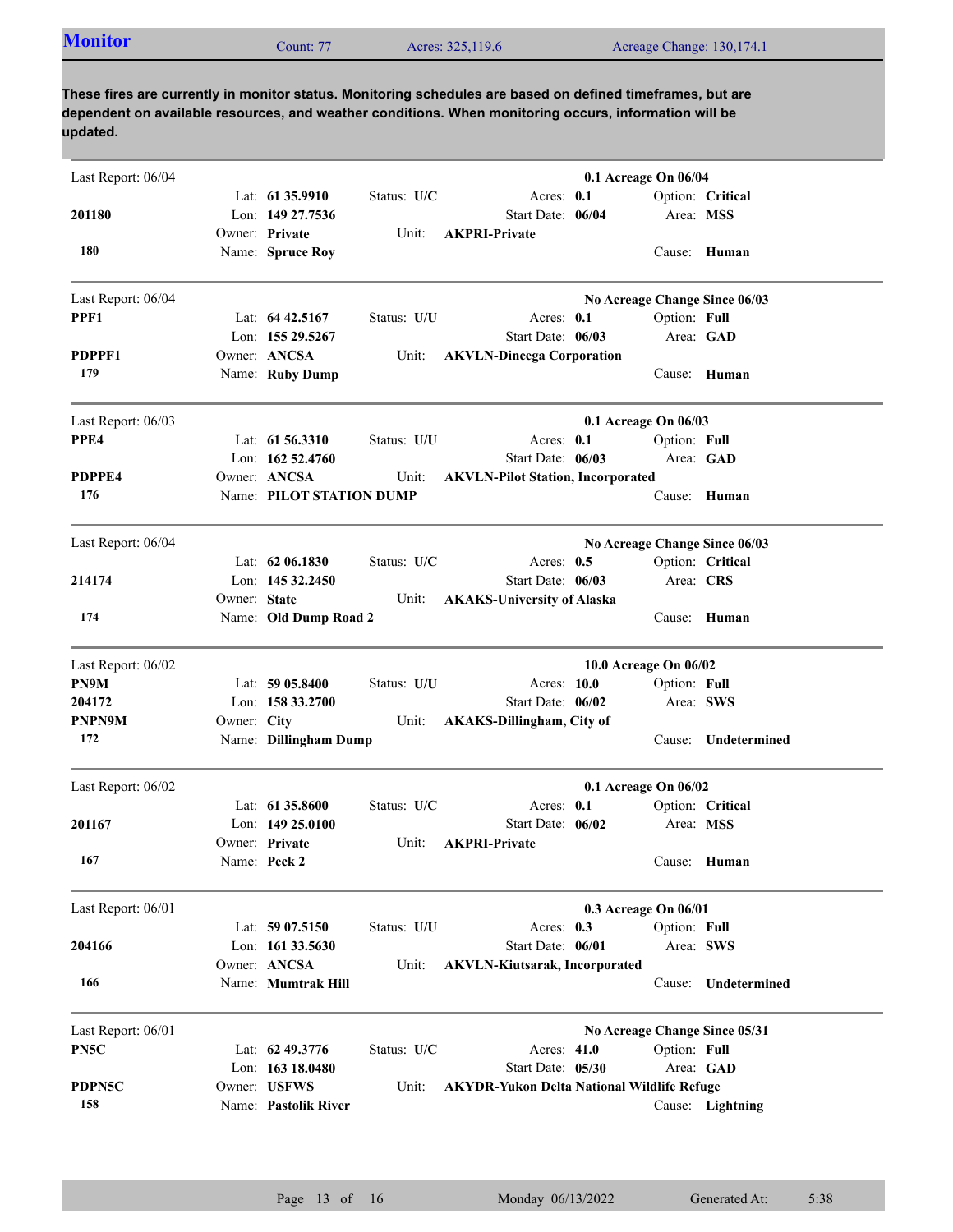|--|

| Last Report: 06/01 |              |                     |             |                                                |              | No Acreage Change Since 05/31    |
|--------------------|--------------|---------------------|-------------|------------------------------------------------|--------------|----------------------------------|
| PN5B               |              | Lat: 63 01.6776     | Status: U/C | Acres: 234.0                                   | Option: Full |                                  |
|                    |              | Lon: $16303.6660$   |             | Start Date: 05/30                              |              | Area: GAD                        |
| PDPN5B             |              | Owner: ANCSA        | Unit:       | <b>AKVLN-Kotlik Yupik Corporation</b>          |              |                                  |
| 157                |              | Name: Hogback Hill  |             |                                                |              | Cause: Lightning                 |
| Last Report: 05/30 |              |                     |             | 0.1 Acreage On 05/30                           |              |                                  |
|                    |              | Lat: 61 37.2517     | Status: U/C | Acres: 0.1                                     |              | Option: Critical                 |
| 201153             |              | Lon: 149 23.3217    |             | Start Date: 05/30                              | Area: MSS    |                                  |
|                    |              | Owner: Private      | Unit:       | <b>AKPRI-Private</b>                           |              |                                  |
| 153                |              | Name: Kings River   |             |                                                |              | Cause: Undetermined              |
| Last Report: 06/09 |              |                     |             |                                                |              | 787.4 Acreage Change Since 06/07 |
| PN4F               |              | Lat: 58 13.1500     | Status: U/U | Acres: 8,914.4                                 |              | Option: Limited                  |
| 204151             |              | Lon: 155 57.9667    |             | Start Date: 05/29                              | Area: SWS    |                                  |
| PNPN4F             | Owner: NPS   |                     | Unit:       | <b>AKKAP-Katmai National Park and Preserve</b> |              |                                  |
| 151                |              | Name: Contact Creek |             |                                                |              | Cause: Lightning                 |
| Last Report: 06/02 |              |                     |             |                                                |              | No Acreage Change Since 05/30    |
| PN3C               |              | Lat: $6511.9280$    | Status: U/C | Acres: $1.6$                                   | Option: Full |                                  |
| 231148             |              | Lon: $15202.1180$   |             | Start Date: 05/29                              | Area: TAD    |                                  |
| PDPN3C             |              | Owner: Private      | Unit:       | <b>AKPRI-Private</b>                           |              |                                  |
| 148                |              | Name: White Alice   |             |                                                | Cause:       | Human                            |
| Last Report: 05/27 |              |                     |             | 0.1 Acreage On 05/27                           |              |                                  |
| PN1T               |              | Lat: $62\,55.2318$  | Status: U/U | Acres: $0.1$                                   | Option: Full |                                  |
| 231143             |              | Lon: $16005.4060$   |             | Start Date: 05/27                              |              | Area: GAD                        |
| PDPN1T             |              | Owner: ANCSA        | Unit:       | <b>AKVLN-Hee-yea-Lindge Corporation</b>        |              |                                  |
| 143                |              | Name: Grayling Dump |             |                                                |              | Cause: Human                     |
| Last Report: 05/26 |              |                     |             | 5.0 Acreage On 05/26                           |              |                                  |
| PNY6               |              | Lat: $60\,53.6667$  | Status: U/C | Acres: $5.0$                                   | Option: Full |                                  |
| 204139             |              | Lon: 162 31.6667    |             | Start Date: 05/26                              |              | Area: SWS                        |
| PNPNY6             |              | Owner: ANCSA        | Unit:       | <b>AKVLN-Kasigluk, Incorporated</b>            |              |                                  |
| 139                |              | Name: Kasigluk      |             |                                                |              | Cause: Undetermined              |
| Last Report: 05/31 |              |                     |             |                                                |              | No Acreage Change Since 05/28    |
| PNV1               |              | Lat: 59 50.9383     | Status: U/C | Acres: 13.3                                    |              | Option: Critical                 |
| 203134             |              | Lon: 150 58.3750    |             | Start Date: 05/25                              | Area: KKS    |                                  |
| PNPNV1             | Owner: State |                     | Unit:       | <b>AKDNS-AK Dept. Natural Resources</b>        |              |                                  |
| 134                |              | Name: Caribou       |             |                                                | Cause:       | Human                            |
| Last Report: 05/22 |              |                     |             |                                                |              | No Acreage Change Since 05/21    |
| PNC3               |              | Lat: 64 55.7600     | Status: U/U | Acres: 40.8                                    |              | Option: Modified                 |
|                    |              | Lon: 161 11.3517    |             | Start Date: 05/21                              |              | Area: GAD                        |
| PDPNC3             |              | Owner: ANCSA        | Unit:       | <b>AKVLN-Koyuk Native Corporation</b>          |              |                                  |
| 121                |              | Name: Koyuk Dump    |             |                                                |              | Cause: Human                     |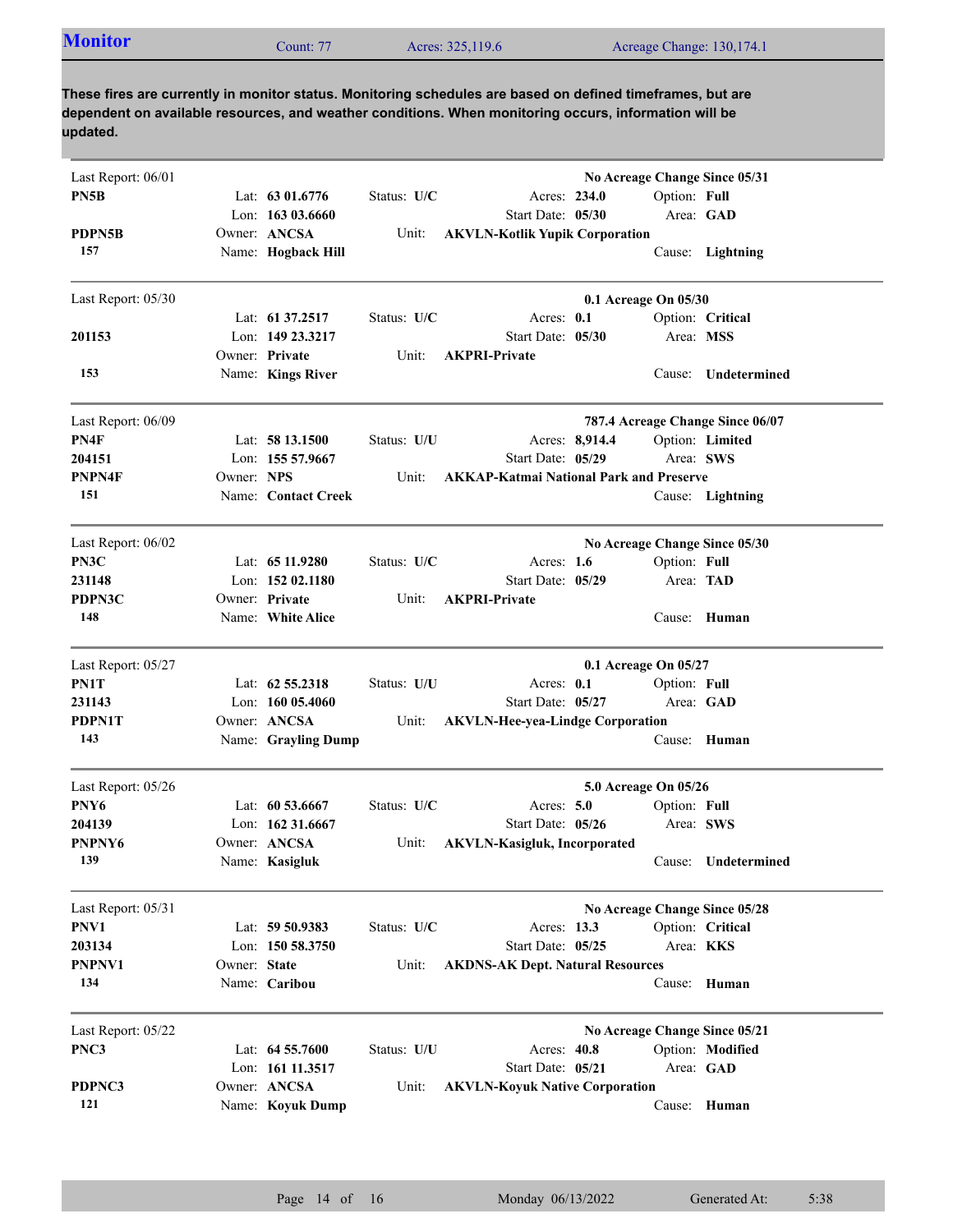| <b>Monitor</b><br>Acres: 325,119.6<br>Acreage Change: 130,174.1<br>Count: 77 |
|------------------------------------------------------------------------------|
|------------------------------------------------------------------------------|

| Last Report: 05/20 |              |                                   |             | 0.1 Acreage On 05/20                                |                       |              |                                 |  |
|--------------------|--------------|-----------------------------------|-------------|-----------------------------------------------------|-----------------------|--------------|---------------------------------|--|
|                    |              | Lat: 63 53.7350                   | Status: U/C | Acres: $0.1$                                        |                       |              | Option: Limited                 |  |
| 212111             |              | Lon: $14508.1200$                 |             | Start Date: 05/20                                   |                       | Area: DAS    |                                 |  |
|                    | Owner: State |                                   | Unit:       | <b>AKDNS-AK Dept. Natural Resources</b>             |                       |              |                                 |  |
| 111                |              | Name: Barley Way                  |             |                                                     |                       |              | Cause: Human                    |  |
| Last Report: 05/20 |              |                                   |             |                                                     | 0.1 Acreage On 05/20  |              |                                 |  |
| PM9B               |              | Lat: $6505.8410$                  | Status: U/U | Acres: $0.1$                                        |                       |              | Option: Limited                 |  |
|                    |              | Lon: 141 38.3700                  |             | Start Date: 05/20                                   |                       | Area: UYD    |                                 |  |
| PDPM9B             | Owner: NPS   |                                   | Unit:       | <b>AKYCP-Yukon-Charley Rivers National Preserve</b> |                       |              |                                 |  |
| 109                |              | Name: Trout Creek                 |             |                                                     |                       |              | Cause: Lightning                |  |
| Last Report: 05/23 |              |                                   |             |                                                     |                       |              | 25.7 Acreage Change Since 05/20 |  |
| PM9D               |              | Lat: 65 01.5850                   | Status: U/U | Acres: 25.8                                         |                       |              | Option: Modified                |  |
|                    |              | Lon: 141 14.8017                  |             | Start Date: 05/20                                   |                       |              | Area: UYD                       |  |
| PDPM9D             |              | Owner: ANCSA                      | Unit:       | <b>AKDYN-Doyon, Limited</b>                         |                       |              |                                 |  |
| 108                |              | Name: Windfall Mountain           |             |                                                     |                       |              | Cause: Lightning                |  |
| Last Report: 05/20 |              |                                   |             |                                                     |                       |              | No Acreage Change Since 05/19   |  |
| PM <sub>5</sub> M  |              | Lat: $58\,36.4200$                | Status: U/C | Acres: 24.3                                         |                       |              | Option: Unplanned               |  |
| 204096             |              | Lon: $15957.9600$                 |             | Start Date: 05/17                                   |                       |              | Area: SWS                       |  |
| PNPM5M             | Owner: State |                                   | Unit:       | <b>AKDNS-AK Dept. Natural Resources</b>             |                       |              |                                 |  |
| 096                |              | Name: Walrus Islands              |             |                                                     |                       | Cause:       | Undetermined                    |  |
| Last Report: 05/16 |              |                                   |             |                                                     | 29.2 Acreage On 05/16 |              |                                 |  |
| <b>PM38</b>        |              | Lat: $59\,42.6226$                | Status: U/C | Acres: 29.2                                         |                       | Option: Full |                                 |  |
| 204090             |              | Lon: $161\,53.2962$               |             | Start Date: 05/16                                   |                       | Area: SWS    |                                 |  |
| PNPM38             |              | Owner: ANCSA                      | Unit:       | <b>AKVLN-Qanirtuuq, Incorporated</b>                |                       |              |                                 |  |
| 090                |              | Name: Arolik                      |             |                                                     |                       | Cause:       | Undetermined                    |  |
| Last Report: 06/04 |              |                                   |             |                                                     |                       |              | No Acreage Change Since 05/18   |  |
|                    |              | Lat: 51 57.2683                   | Status: U/U | Acres: 919.6                                        |                       |              | Option: Unplanned               |  |
| 204078             |              | Lon: $17638.7183$                 |             | Start Date: 05/08                                   |                       |              | Area: SWS                       |  |
|                    | Owner: DOD   |                                   | Unit:       | <b>AKNVQ-U.S. Navy</b>                              |                       |              |                                 |  |
| 078                | Name: Adak   |                                   |             |                                                     |                       |              | Cause: Human                    |  |
| Last Report: 05/29 |              |                                   |             |                                                     |                       |              | No Acreage Change Since 05/12   |  |
| PMS1               |              | Lat: 61 43.9700                   | Status: U/C | Acres: 0.1                                          |                       | Option: Full |                                 |  |
| 201077             |              | Lon: 149 01.7300                  |             | Start Date: 05/12                                   |                       |              | Area: MSS                       |  |
| <b>PNPMS1</b>      | Owner: State |                                   | Unit:       | <b>AKDNS-AK Dept. Natural Resources</b>             |                       |              |                                 |  |
| 077                |              | Name: Buffalo Mine Coal Seam 2022 |             |                                                     |                       |              | Cause: Lightning                |  |
| Last Report: 05/23 |              |                                   |             |                                                     |                       |              | No Acreage Change Since 04/26   |  |
| PKS1               |              | Lat: 60 32.1500                   | Status: U/U |                                                     | Acres: 10,302.5       |              | Option: Limited                 |  |
| 204012             |              | Lon: $160\,54.7500$               |             | Start Date: 04/16                                   |                       | Area: SWS    |                                 |  |
| PNPKS1             |              | Owner: USFWS                      | Unit:       | <b>AKYDR-Yukon Delta National Wildlife Refuge</b>   |                       |              |                                 |  |
| 012                |              | Name: Kwethluk                    |             |                                                     |                       |              | Cause: Undetermined             |  |
|                    |              |                                   |             |                                                     |                       |              |                                 |  |